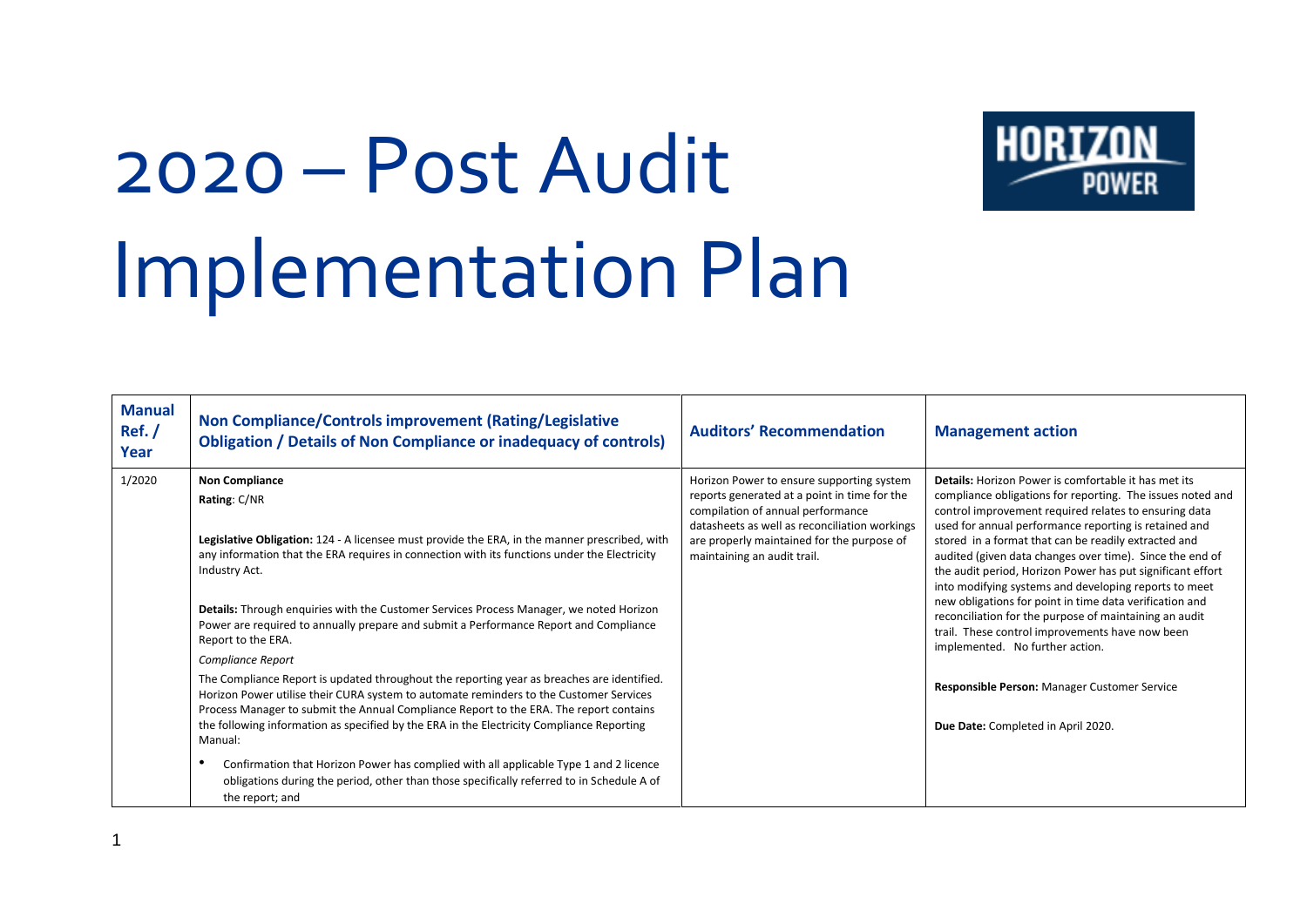| <b>Manual</b><br>Ref./<br>Year | Non Compliance/Controls improvement (Rating/Legislative<br><b>Obligation / Details of Non Compliance or inadequacy of controls)</b>                                                                                                                                                                                                                                                                                                                                                                                                                                                                                                                                                                   | <b>Auditors' Recommendation</b> | <b>Management action</b> |
|--------------------------------|-------------------------------------------------------------------------------------------------------------------------------------------------------------------------------------------------------------------------------------------------------------------------------------------------------------------------------------------------------------------------------------------------------------------------------------------------------------------------------------------------------------------------------------------------------------------------------------------------------------------------------------------------------------------------------------------------------|---------------------------------|--------------------------|
|                                | Identified any Type 1 or Type 2 licence obligations that have been breached during the<br>period and provided details of:<br>The licence obligation that has been breached;<br>$\circ$<br>The nature and extent of the breach;<br>$\circ$<br>The impact of the breach including the number of customers and other licensees<br>$\circ$<br>affected;<br>The reasons for the breach;<br>$\circ$<br>The actions that the licensee has taken to rectify the breach;<br>$\circ$<br>The actions taken by the licensee to prevent recurrence of the breach; and<br>$\circ$<br>The date the licensee has, or expects to, comply again fully with the licence<br>$\circ$<br>obligation that has been breached. |                                 |                          |
|                                | Sample testing was conducted over two Compliance Reports from the period and noted they<br>contained the information as specified by the ERA, complying with the obligation<br>requirements. Both were approved by the Chief Executive Officer and submitted prior to 31<br>August in their respective years.                                                                                                                                                                                                                                                                                                                                                                                         |                                 |                          |
|                                | Performance Report                                                                                                                                                                                                                                                                                                                                                                                                                                                                                                                                                                                                                                                                                    |                                 |                          |
|                                | Each year, the ERA will provide Horizon Power the information required to be submitted via<br>the following templates:                                                                                                                                                                                                                                                                                                                                                                                                                                                                                                                                                                                |                                 |                          |
|                                | $\bullet$<br>Electricity Compliance Manual Datasheet (the "Retail Datasheet");                                                                                                                                                                                                                                                                                                                                                                                                                                                                                                                                                                                                                        |                                 |                          |
|                                | $\bullet$<br>Electricity Licence Reporting Datasheets - Distribution ("Distribution Datasheet"); and                                                                                                                                                                                                                                                                                                                                                                                                                                                                                                                                                                                                  |                                 |                          |
|                                | Electricity Licence Reporting Datasheets - Network Quality and Reliability Code<br>("Network Quality and Reliability Datasheet").                                                                                                                                                                                                                                                                                                                                                                                                                                                                                                                                                                     |                                 |                          |
|                                | The Customer Services Process Manager is responsible for compiling the data in these<br>Datasheets and will submit these to the ERA prior to 30 September each year. The<br>Distribution and Network Quality and Reliability Datasheets are compiled by other areas of<br>the business, utilising data stored in Velocity and mData21 to provide figures against each<br>indicator. We obtained the Distribution Datasheets for the audit period and confirmed they<br>were submitted using the template provided and prior to the due date required, complying<br>with the obligation requirements.                                                                                                  |                                 |                          |
|                                | The Retail Datasheet is prepared by the Customer Services Process Manager with support<br>from the Retail Systems Analyst. Data is extracted from Velocity and reviewed against each<br>indicator. Once compiled, the Retail Datasheet is submitted to the ERA prior to 30<br>September. We obtained the Retail datasheets for the audit period and confirmed they were<br>submitted using the template provided and prior to the due date required, complying with<br>the obligation requirements.                                                                                                                                                                                                   |                                 |                          |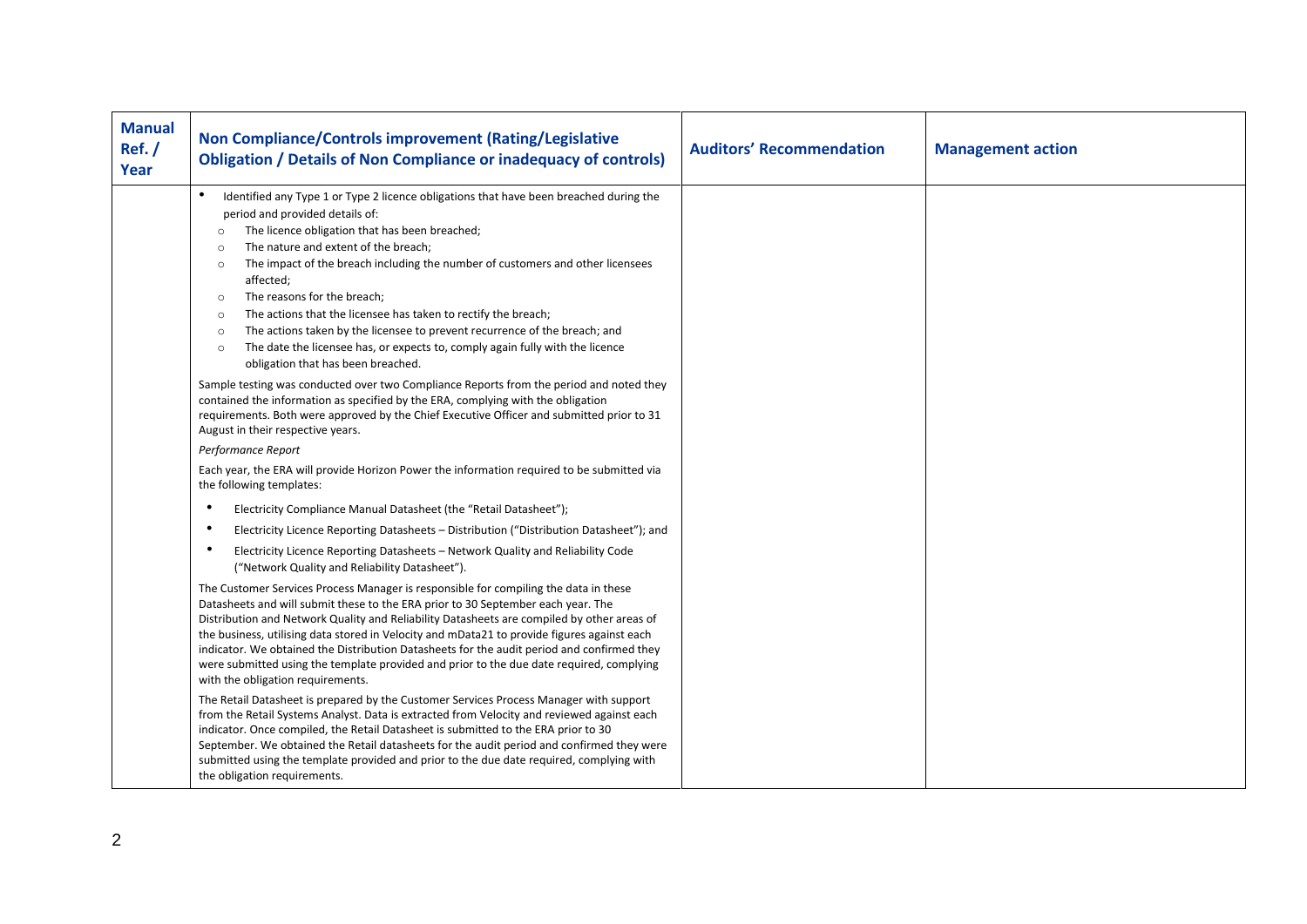| <b>Manual</b><br>Ref./<br>Year | Non Compliance/Controls improvement (Rating/Legislative<br><b>Obligation / Details of Non Compliance or inadequacy of controls)</b>                                                                                                                                                                                                                                                                                                                                                                                                                                                                                                                                                                                                                                                                                                                                                                                                                                                                                                                                                                                                                                                                                                                                                                                                                                                                                                                                                                                                                                                     | <b>Auditors' Recommendation</b> | <b>Management action</b> |
|--------------------------------|-----------------------------------------------------------------------------------------------------------------------------------------------------------------------------------------------------------------------------------------------------------------------------------------------------------------------------------------------------------------------------------------------------------------------------------------------------------------------------------------------------------------------------------------------------------------------------------------------------------------------------------------------------------------------------------------------------------------------------------------------------------------------------------------------------------------------------------------------------------------------------------------------------------------------------------------------------------------------------------------------------------------------------------------------------------------------------------------------------------------------------------------------------------------------------------------------------------------------------------------------------------------------------------------------------------------------------------------------------------------------------------------------------------------------------------------------------------------------------------------------------------------------------------------------------------------------------------------|---------------------------------|--------------------------|
|                                | A walkthrough was conducted with the Customer Services Process Manager and Retail<br>Systems Analyst and noted the following process was taken to prepare the data for the<br>indicators in relation to Customer Bill Debt and Financial Hardship:<br>$\bullet$<br><b>Customer Bill Debt</b><br>The Retail Systems Analyst will extract a listing of all customers with debt over 90<br>$\circ$<br>days from Velocity on 1 July each year.<br>The accounts will be reviewed, and those customers who appear to be classified as<br>$\circ$<br>Financial Hardship will be excluded.<br>The data indicators will be prepared using this listing.<br>$\circ$<br>Note: Customer bill debt data can only be extracted at a real-time position. As debt<br>$\circ$<br>constantly changes due to new bills being released or amounts being paid, we could<br>not extract the same data to complete sample validation. The supporting customer<br>debt data used was not saved by the Horizon Power team at the time of the Retail<br>Datasheet preparation.<br>$\bullet$<br><b>Financial Hardship</b><br>For the 2018/19 reporting year, the Retail Systems Analyst extracted two lists from<br>$\circ$<br>Velocity; customers with bill debt over 90 days and customers with the Financial<br>Hardship indicator flag present on the account from 30 June. The Financial Hardship<br>Indicator flag was introduced in January 2019, therefore could only be used for half<br>the reporting year.<br>The Customer bill debt data followed the same process as above, however, those<br>$\circ$ |                                 |                          |
|                                | customers that did not appear to be on Financial Hardship are excluded.<br>The Financial Hardship data is extracted into a table with the customer account<br>$\circ$<br>number, flag start date, flag end data, creation date and time of the hardship<br>identifier and the customer's Energy Bill Debt.<br>The Financial Hardship data table does not require cleansing, however the two data<br>$\circ$<br>sets have to be matched to firstly calculate the total debt amount between<br>duplicate entries and secondly, those duplicates were then removed from the data.<br>The data indicators are then prepared using this combined listing.<br>$\circ$<br>Note: Due to the process taken above, we could not complete the validation testing<br>$\circ$<br>as it required analysis of accounts in debt at time of extraction, and as<br>aforementioned, the data was not saved by the Horizon Power team at the time of<br>the Retail Datasheet preparation.                                                                                                                                                                                                                                                                                                                                                                                                                                                                                                                                                                                                                   |                                 |                          |
|                                | The introduction of the Financial Hardship flag within Velocity from January 2019 will assist<br>the Retail Systems Analyst in preparing the Retail Datasheet for upcoming financial years.                                                                                                                                                                                                                                                                                                                                                                                                                                                                                                                                                                                                                                                                                                                                                                                                                                                                                                                                                                                                                                                                                                                                                                                                                                                                                                                                                                                             |                                 |                          |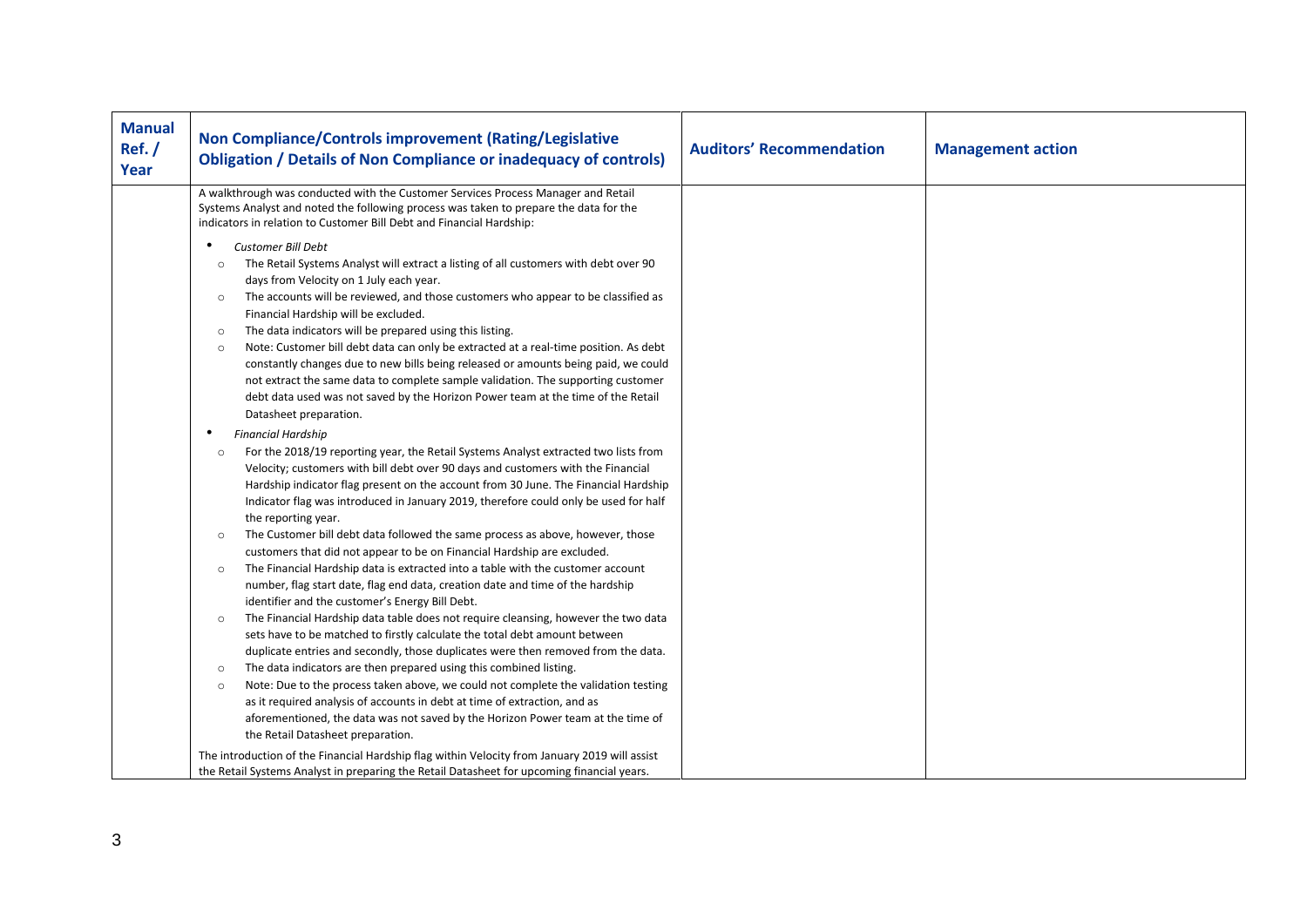| <b>Manual</b><br>Ref./<br>Year | Non Compliance/Controls improvement (Rating/Legislative<br><b>Obligation / Details of Non Compliance or inadequacy of controls)</b>                                                                                   | <b>Auditors' Recommendation</b> | <b>Management action</b> |
|--------------------------------|-----------------------------------------------------------------------------------------------------------------------------------------------------------------------------------------------------------------------|---------------------------------|--------------------------|
|                                | However, this process could be further improved by storing the data used to compile the<br>Customer Bill Debt within CS16 in order to support future performance audits.                                              |                                 |                          |
|                                | Sample testing was attempted over the following performance indicators, however due to<br>the source data not being saved at the time of compiling the report, this could not be<br>reperformed:                      |                                 |                          |
|                                | <b>Energy Bill Debt</b>                                                                                                                                                                                               |                                 |                          |
|                                | Total number of residential customers (excluding hardship customers) repaying an<br>٠<br>energy bill debt as at 30 June.                                                                                              |                                 |                          |
|                                | Average amount of energy bill debt for residential customers (excluding hardship<br>$\bullet$<br>customers) as at 30 June.                                                                                            |                                 |                          |
|                                | Average amount of energy bill debt for business customers as at 30 June.<br>٠                                                                                                                                         |                                 |                          |
|                                | Total number of residential customers (excluding hardship customers) with energy bill<br>٠<br>debt that is over \$2,500 as at 30 June.                                                                                |                                 |                          |
|                                | Total number of residential customers (excluding hardship customers) who were subject<br>٠<br>to an instalment plan as at 30 June.                                                                                    |                                 |                          |
|                                | Total number of residential customers (excluding hardship customers) who, during the<br>٠<br>reporting year, had their instalment plan cancelled by the retailer for non-payment.                                     |                                 |                          |
|                                | Hardship customers                                                                                                                                                                                                    |                                 |                          |
|                                | Total number of residential customers on a retailer's hardship program as at 30 June.<br>٠                                                                                                                            |                                 |                          |
|                                | Average energy bill debt of hardship customers as at 30 June.<br>٠                                                                                                                                                    |                                 |                          |
|                                | Average energy bill debt (as at the time of entering the hardship program) for those<br>٠<br>hardship customers who entered the hardship program during the reporting year.                                           |                                 |                          |
|                                | Total number of hardship customers who entered the hardship program during the<br>٠<br>reporting year, with an energy bill debt (as at the time of entering the hardship<br>program) that was \$2,500 or more.        |                                 |                          |
|                                | Total number of hardship customers who were subject to an instalment plan (excluding<br>٠<br>those who make their payment plan payments using Centrepay) as at 30 June.                                               |                                 |                          |
|                                | Total number of residential customers who exited the hardship program during the<br>٠<br>reporting year.                                                                                                              |                                 |                          |
|                                | Total number of residential customers who exited the hardship program during the<br>reporting year, because they successfully completed the hardship program or exited the<br>program by agreement with the retailer. |                                 |                          |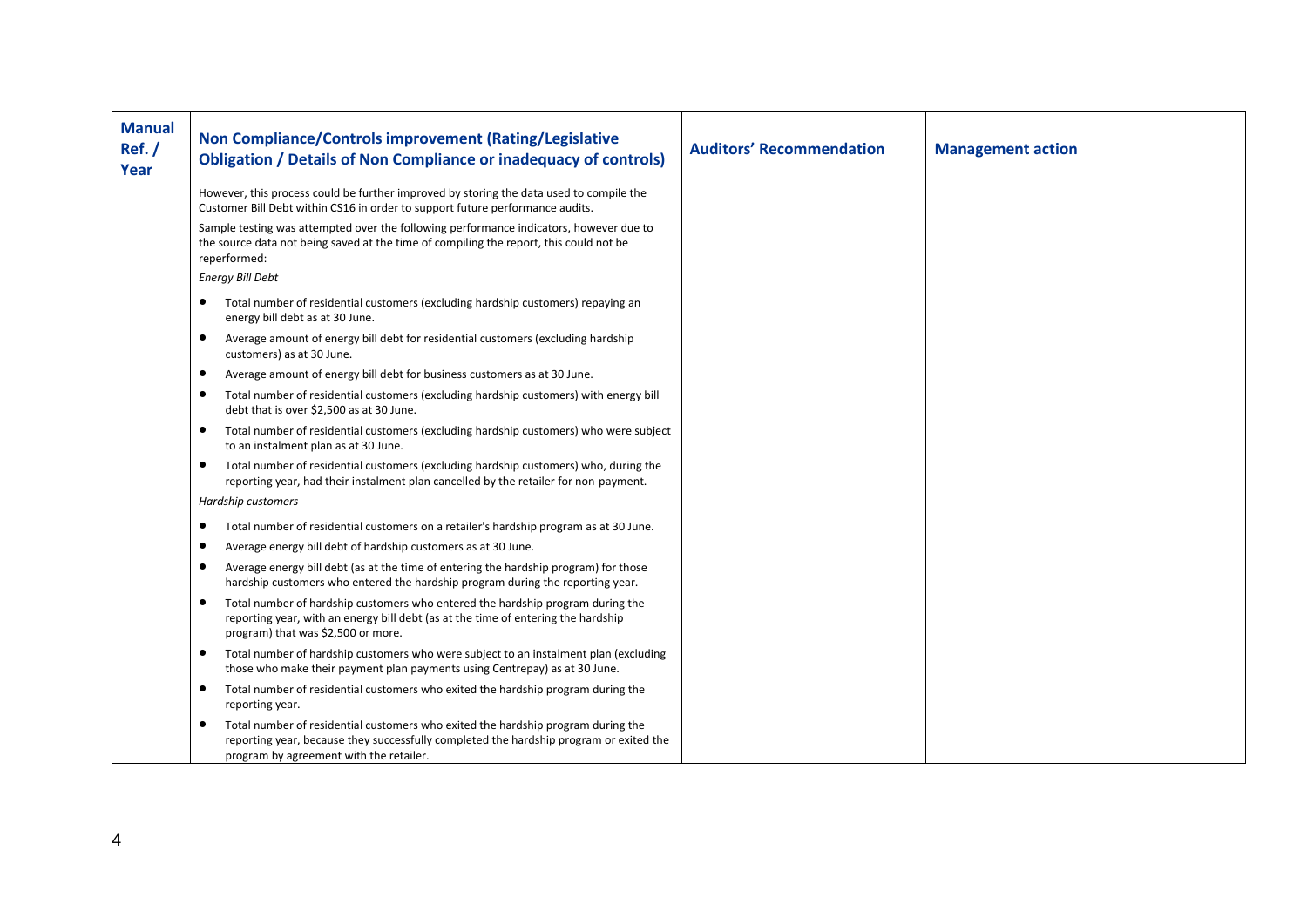| <b>Manual</b><br>Ref./<br>Year | Non Compliance/Controls improvement (Rating/Legislative<br><b>Obligation / Details of Non Compliance or inadequacy of controls)</b>                                                                                                                                                                                                                                                                                                                                                                                                                                                                                                                                                                                                                                                                                                                                                                                                                                                                                                                                                                                                                                                                                                                                                                                                                                                                           | <b>Auditors' Recommendation</b>                                                                                                                                                                                        | <b>Management action</b>                                                                                                                                                                                                                                                                                                                                                                                                                                                                                                                |
|--------------------------------|---------------------------------------------------------------------------------------------------------------------------------------------------------------------------------------------------------------------------------------------------------------------------------------------------------------------------------------------------------------------------------------------------------------------------------------------------------------------------------------------------------------------------------------------------------------------------------------------------------------------------------------------------------------------------------------------------------------------------------------------------------------------------------------------------------------------------------------------------------------------------------------------------------------------------------------------------------------------------------------------------------------------------------------------------------------------------------------------------------------------------------------------------------------------------------------------------------------------------------------------------------------------------------------------------------------------------------------------------------------------------------------------------------------|------------------------------------------------------------------------------------------------------------------------------------------------------------------------------------------------------------------------|-----------------------------------------------------------------------------------------------------------------------------------------------------------------------------------------------------------------------------------------------------------------------------------------------------------------------------------------------------------------------------------------------------------------------------------------------------------------------------------------------------------------------------------------|
|                                | $\bullet$<br>Total number of residential customers who exited the hardship program during the<br>reporting year, because they were excluded or removed from the hardship program for<br>non-compliance.<br>Total number of residential customers who successfully completed the hardship<br>٠<br>program, or exited by agreement with the retailer, during the reporting year or the<br>previous reporting year, and who were subsequently disconnected during the reporting<br>year for non-payment.<br>Based on enquiries, examination of documentation, walkthroughs, and sample testing, it was<br>concluded that there were inadequate controls with significant improvement needed,<br>however due to the source data not being saved at the time of compiling the report, this<br>could not be reperformed, therefore the obligation cannot be rated.                                                                                                                                                                                                                                                                                                                                                                                                                                                                                                                                                  |                                                                                                                                                                                                                        |                                                                                                                                                                                                                                                                                                                                                                                                                                                                                                                                         |
| 2/2020                         | <b>Non Compliance</b><br>Rating: B/2<br>Legislative Obligation: 135 - Subject to subclause 2.3(3), a retailer or electricity marketing<br>agent must obtain the customer's verifiable consent that the specified information in<br>subclause 2.3(2) and 2.3(4), as applicable, has been provided.<br>Details: Through enquiries with the Retail Services Manager and examination of the NSC call<br>script, we noted Horizon Power have controls in place to ensure information is provided to<br>customers prior to agreeing in entering into a NSC. The NSC call scripts state that the<br>customer may cancel the non-standard agreement at any time during the cooling-off period<br>after which the customer must provide verifiable consent.<br>However, examination of the NSC call scripts noted that the information specified under sub<br>clause 2(b)-(j) and sub clause 4 is provided to customers after verifiable consent has been<br>obtained, namely:<br>How the customer may obtain-<br>A copy of the Code; and<br>$\circ$<br>Details on all relevant tariffs, fees, charges, alternative tariffs and service levels<br>$\circ$<br>that may apply to the customer<br>The scope of the Code;<br>That a retailer and electricity marketing agent must comply with the Code;<br>٠<br>How the retailer may assist if the customer is experiencing payment difficulties or<br>financial hardship; | Horizon Power to ensure information<br>specified under sub clause 2(b)-(j) is<br>provided to customers prior to obtaining<br>their consent and to reflect this process as<br>part of Horizon Power's NSC call scripts. | Details: When discussing MyPower, which is subject to a<br>non-standard form contract, a customer is asked 'if they<br>would like to proceed' before advising all of the details<br>required by the Code. Horizon Power has now amended<br>the call script to ensure the required information is<br>provided before verifiable consent is obtained.<br>To potentially improve the Code this issue has been passed<br>to the ECCC for consideration.<br>Responsible Person: Manager Customer Service<br>Due Date: Completed in May 2020. |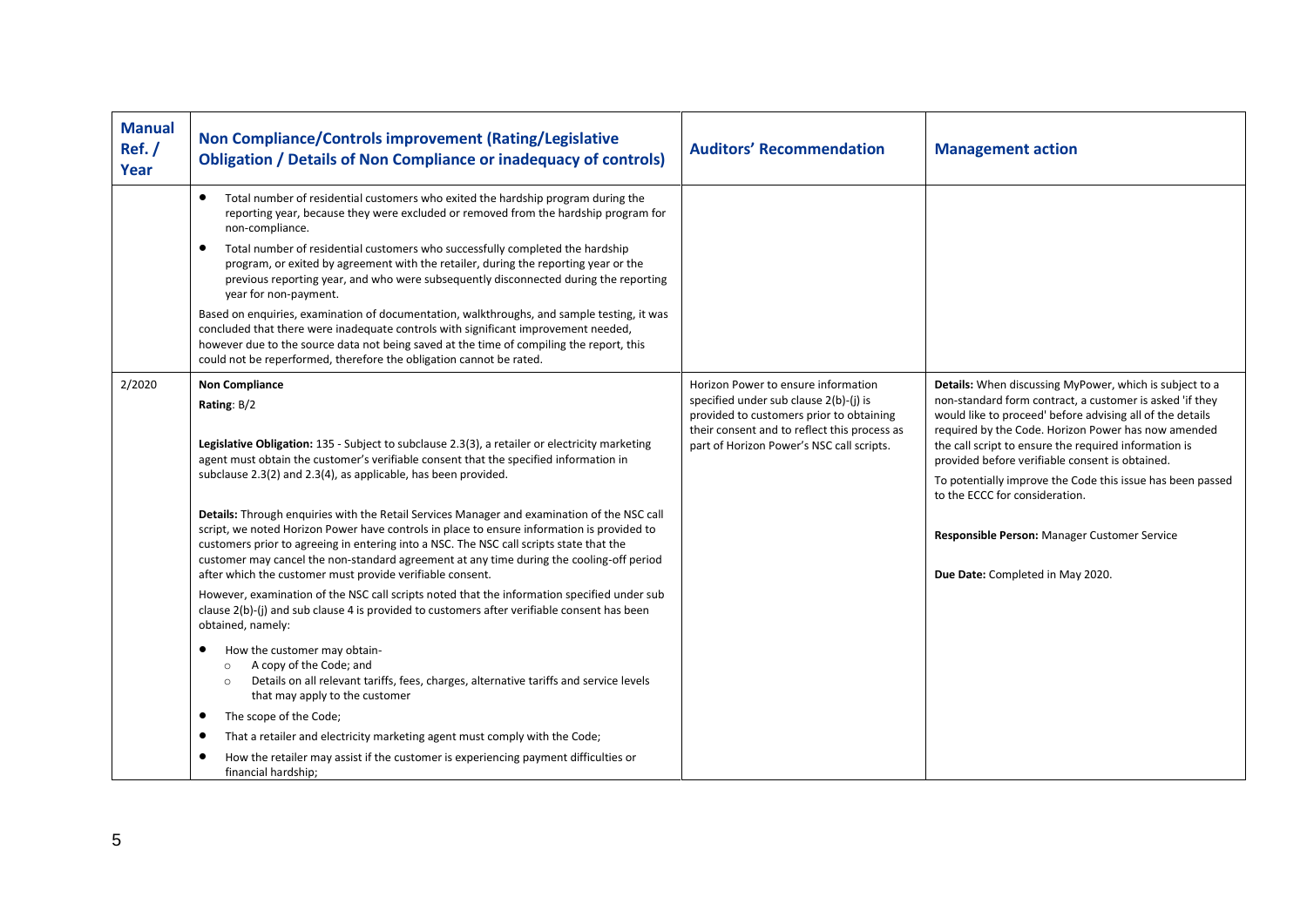| <b>Manual</b><br>Ref./<br><b>Year</b> | Non Compliance/Controls improvement (Rating/Legislative<br><b>Obligation / Details of Non Compliance or inadequacy of controls)</b>                                                                                                                                                                                                                                                                                                                                                                                                                                                                                                                                                                                                                                                                                                                                                                                                                                                                                                                                                                                                                                                                                                                                                                                                                                                                                                                                                                                                                                  | <b>Auditors' Recommendation</b>                                                                                                                                                                             | <b>Management action</b>                                                                                                                                                                                                                                                                                                                                                                                                                                                                                                                                                                                                                                                                                                                                                                                                                                                                                                                                                                                                                                                                                                             |
|---------------------------------------|----------------------------------------------------------------------------------------------------------------------------------------------------------------------------------------------------------------------------------------------------------------------------------------------------------------------------------------------------------------------------------------------------------------------------------------------------------------------------------------------------------------------------------------------------------------------------------------------------------------------------------------------------------------------------------------------------------------------------------------------------------------------------------------------------------------------------------------------------------------------------------------------------------------------------------------------------------------------------------------------------------------------------------------------------------------------------------------------------------------------------------------------------------------------------------------------------------------------------------------------------------------------------------------------------------------------------------------------------------------------------------------------------------------------------------------------------------------------------------------------------------------------------------------------------------------------|-------------------------------------------------------------------------------------------------------------------------------------------------------------------------------------------------------------|--------------------------------------------------------------------------------------------------------------------------------------------------------------------------------------------------------------------------------------------------------------------------------------------------------------------------------------------------------------------------------------------------------------------------------------------------------------------------------------------------------------------------------------------------------------------------------------------------------------------------------------------------------------------------------------------------------------------------------------------------------------------------------------------------------------------------------------------------------------------------------------------------------------------------------------------------------------------------------------------------------------------------------------------------------------------------------------------------------------------------------------|
|                                       | With respect to a residential customer, the concessions that may apply to the residential<br>$\bullet$<br>customer;<br>The distributor's 24 hour telephone number for faults and emergencies<br>How a residential customer may access Horizon Power's -<br>Multi-lingual services; and<br>$\circ$<br><b>TTY services</b><br>$\circ$<br>How to make an enguiry of, or complaint to, the retailer; and<br>General information on the safe use of electricity.<br>Based on enquiries and examination of documentation, it was concluded that there were<br>generally adequate controls with improvement needed and Horizon Power was not compliant<br>with the obligation during the audit period, resulting in a minor impact on customers or third<br>parties.                                                                                                                                                                                                                                                                                                                                                                                                                                                                                                                                                                                                                                                                                                                                                                                                        |                                                                                                                                                                                                             |                                                                                                                                                                                                                                                                                                                                                                                                                                                                                                                                                                                                                                                                                                                                                                                                                                                                                                                                                                                                                                                                                                                                      |
| 3/2020                                | <b>Controls Improvement/Non Compliance</b><br>Rating: B/2<br>Legislative Obligation: 209 - If a residential customer is assessed as experiencing payment<br>difficulties, a retailer must offer the alternative payment arrangements referred to in<br>subclause 6.4(1), and advise the residential customer that additional assistance may be<br>available if the prescribed circumstances apply.<br><b>Details:</b> Through enguiries with the Senior Customer Services Officer and examination of the<br>Financial Hardship Policy, we noted Horizon Power have a process in place to provide<br>assistance to customers who are assessed as experiencing payment difficulties. An overview<br>of the assistance provided to financial hardship and payment difficulties customers when<br>applicable is outlined below:<br>Additional time to pay a bill through the application of an account suppression. This<br>$\bullet$<br>suppression will suspend all of the customer's credit activities for 28 business days.<br>٠<br>Advise customers that additional assistance may be available if the customer is unable<br>to meet the conditions of the payment plan due to financial hardship<br>$\bullet$<br>Offer the option to enter into a payment arrangement plan.<br>Customers are offered these options over the phone by the CSRs or Credit team when they<br>call about payment difficulties or financial hardship.<br>Sample testing was conducted over calls made by customers enquiring about payment<br>difficulties and the following was noted: | Horizon Power to include the requirement<br>for CSRs to offer payment extensions in<br>addition to payment plans for those<br>customers experiencing payment difficulties<br>as part of their call scripts. | Details: As instalment plans always incorporate additional<br>time to pay, Horizon Power is comfortable that it meets the<br>intent and wording of the Code.<br>Being required to offering additional time to pay as a<br>standalone in every circumstance seems to be one which<br>would ignore the customers expressed position in many<br>cases, particularly those customers referred to the credit<br>team, where through the conversation it is obvious that a<br>customer is in financial hardship and will not find additional<br>time to pay a bill helpful, and that the customer is need of<br>an instalment plan.<br>Horizon Power will remain in breach of this technical<br>interpretation of the Code in order to facilitate a<br>conversation suited to customer needs.<br>The Customer Code is reviewed on a regular basis via a<br>Consultative Committee (ECCC). This item has been raised<br>and will be considered by the ECCC with a change to the<br>Code a potential outcome. At this point management<br>actions will be considered.<br>Responsible Person: Manager Customer Service<br>Due Date: June 2021 |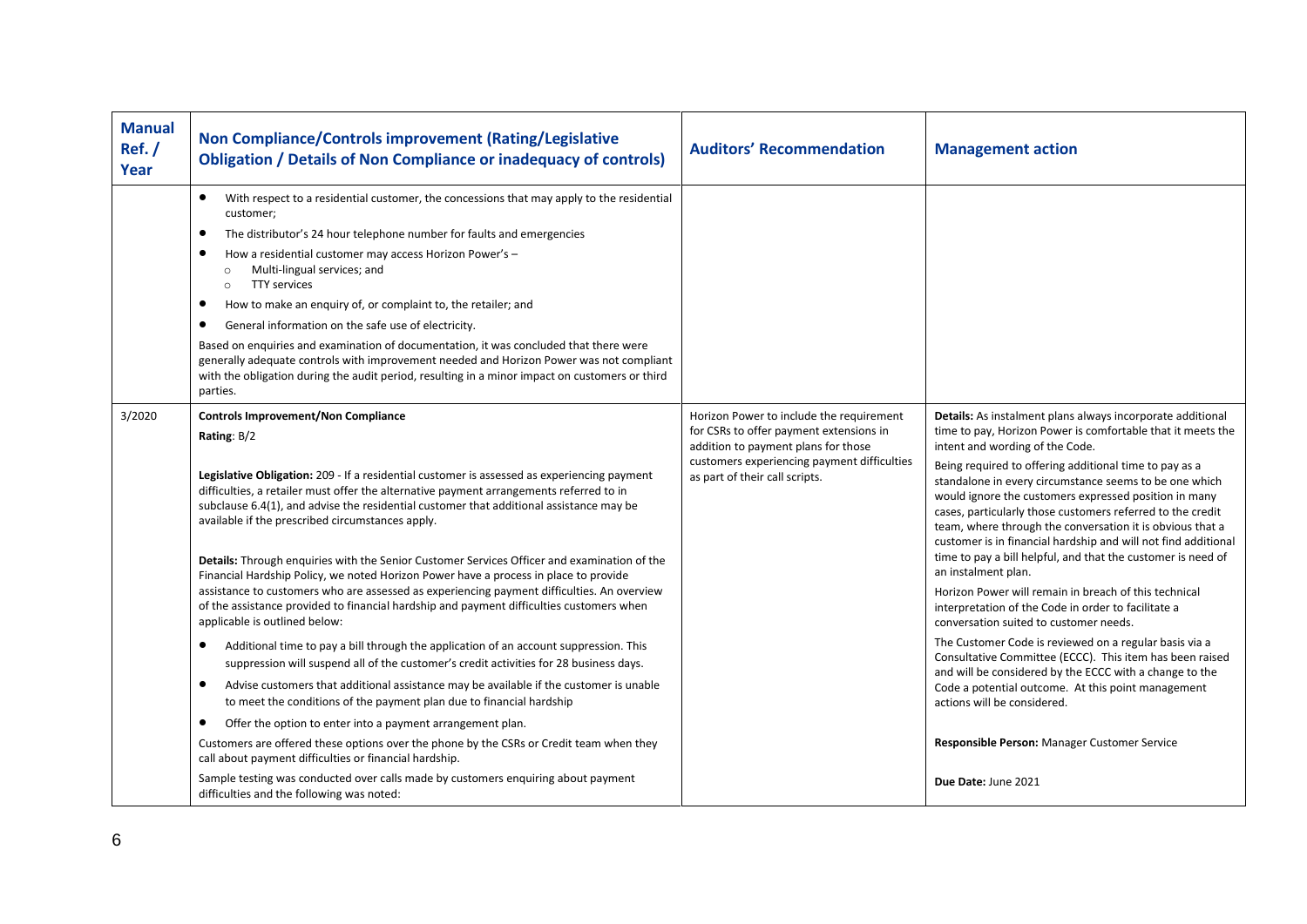| <b>Manual</b><br>Ref./<br>Year | Non Compliance/Controls improvement (Rating/Legislative<br><b>Obligation / Details of Non Compliance or inadequacy of controls)</b>                                                                                                                                                                                                                                                                                                                                                                                                                                                                                                                                                            | <b>Auditors' Recommendation</b>                                                                                            | <b>Management action</b>                                                                                                                                                                                                                                                                                                                                                                                                                                                                                            |
|--------------------------------|------------------------------------------------------------------------------------------------------------------------------------------------------------------------------------------------------------------------------------------------------------------------------------------------------------------------------------------------------------------------------------------------------------------------------------------------------------------------------------------------------------------------------------------------------------------------------------------------------------------------------------------------------------------------------------------------|----------------------------------------------------------------------------------------------------------------------------|---------------------------------------------------------------------------------------------------------------------------------------------------------------------------------------------------------------------------------------------------------------------------------------------------------------------------------------------------------------------------------------------------------------------------------------------------------------------------------------------------------------------|
|                                | $\bullet$<br>All customers were offered an interest-free payment plan<br>All customers were advised that additional assistance may be available if the customer is<br>٠<br>unable to meet the conditions of the payment plan due to financial hardship<br>Of the five samples, two were not offered additional time to pay a bill, but rather<br>$\bullet$                                                                                                                                                                                                                                                                                                                                     |                                                                                                                            |                                                                                                                                                                                                                                                                                                                                                                                                                                                                                                                     |
|                                | immediately offered an interest-free payment plan.<br>Based on enquiries, examination of documentation, walkthroughs, and sample testing, it was<br>concluded that there were generally adequate controls with improvement needed and<br>Horizon Power was non-compliant with the obligation during the audit period, resulting in a<br>minor impact on customers or third parties.                                                                                                                                                                                                                                                                                                            |                                                                                                                            |                                                                                                                                                                                                                                                                                                                                                                                                                                                                                                                     |
| 4/2020                         | <b>Non Compliance</b><br>Rating: B/2                                                                                                                                                                                                                                                                                                                                                                                                                                                                                                                                                                                                                                                           | Horizon Power to include the requirement<br>for CSRs to offer payment extensions in<br>addition to payment plans for those | <b>Details:</b> As instalment plans always incorporate additional<br>time to pay, Horizon Power is comfortable that it meets the<br>intent and wording of the Code.                                                                                                                                                                                                                                                                                                                                                 |
|                                | Legislative Obligation: 211 - If a residential customer is experiencing payment difficulties or<br>financial hardship, a retailer must offer the residential customer additional time to pay a bill.<br>Details: Through enquiries with the Senior Customer Services Officer and examination of the<br>Financial Hardship Policy and Financial Hardship Procedure, we noted Horizon Power will<br>offer customers experiencing payment difficulties or financial hardship, additional time to pay<br>a bill. This will be processed through Velocity by a CSR, by placing a 28 day suspension of<br>activities on the customer account. Training is provided to CSR's covering the process for | customers experiencing payment difficulties<br>or financial hardship as part of their call<br>scripts.                     | Being required to offer additional time to pay as a<br>standalone in every circumstance seems to be one which<br>would ignore the customers expressed position in many<br>cases, particularly those customers referred to the credit<br>team, where through the conversation it is obvious that a<br>customer is in financial hardship and will not find additional<br>time to pay a bill helpful, and that the customer is need of<br>an instalment plan.<br>Horizon Power will remain in breach of this technical |
|                                | assessing customers in regards to payment difficulties and financial hardship, with a training<br>register used to monitor the completion of these modules.<br>Sample testing was conducted over calls made by customers enquiring about payment<br>difficulties or financial hardship and the following was noted:<br>Of the five samples, two were not offered additional time to pay a bill, but rather<br>$\bullet$                                                                                                                                                                                                                                                                        |                                                                                                                            | interpretation of the Code in order to facilitate a<br>conversation suited to customer needs.<br>The Customer Code is reviewed on a regular basis via a<br>Consultative Committee (ECCC). This item has been raised<br>and will be considered by the ECCC with a change to the                                                                                                                                                                                                                                      |
|                                | immediately offered an interest-free payment plan or a HUGs application.<br>Based on enquiries, examination of documentation, walkthroughs, and sample testing, it was                                                                                                                                                                                                                                                                                                                                                                                                                                                                                                                         |                                                                                                                            | Code a potential outcome. At this point management<br>actions will be considered.                                                                                                                                                                                                                                                                                                                                                                                                                                   |
|                                | concluded that there were generally adequate controls with improvement needed and<br>Horizon Power was non-compliant with the obligation during the audit period, resulting in a<br>minor impact on customers or third parties.                                                                                                                                                                                                                                                                                                                                                                                                                                                                |                                                                                                                            | Responsible Person: Manager Customer Service<br>Due Date: June 2021                                                                                                                                                                                                                                                                                                                                                                                                                                                 |
| 5/2020                         | <b>Non Compliance</b>                                                                                                                                                                                                                                                                                                                                                                                                                                                                                                                                                                                                                                                                          | Horizon Power to include reference to the                                                                                  | Details: Horizon Power has now modified the                                                                                                                                                                                                                                                                                                                                                                                                                                                                         |
|                                | Rating: B/2                                                                                                                                                                                                                                                                                                                                                                                                                                                                                                                                                                                                                                                                                    | Electricity Ombudsman and contact number                                                                                   | Disconnection Warning Notice to include the required<br>information.                                                                                                                                                                                                                                                                                                                                                                                                                                                |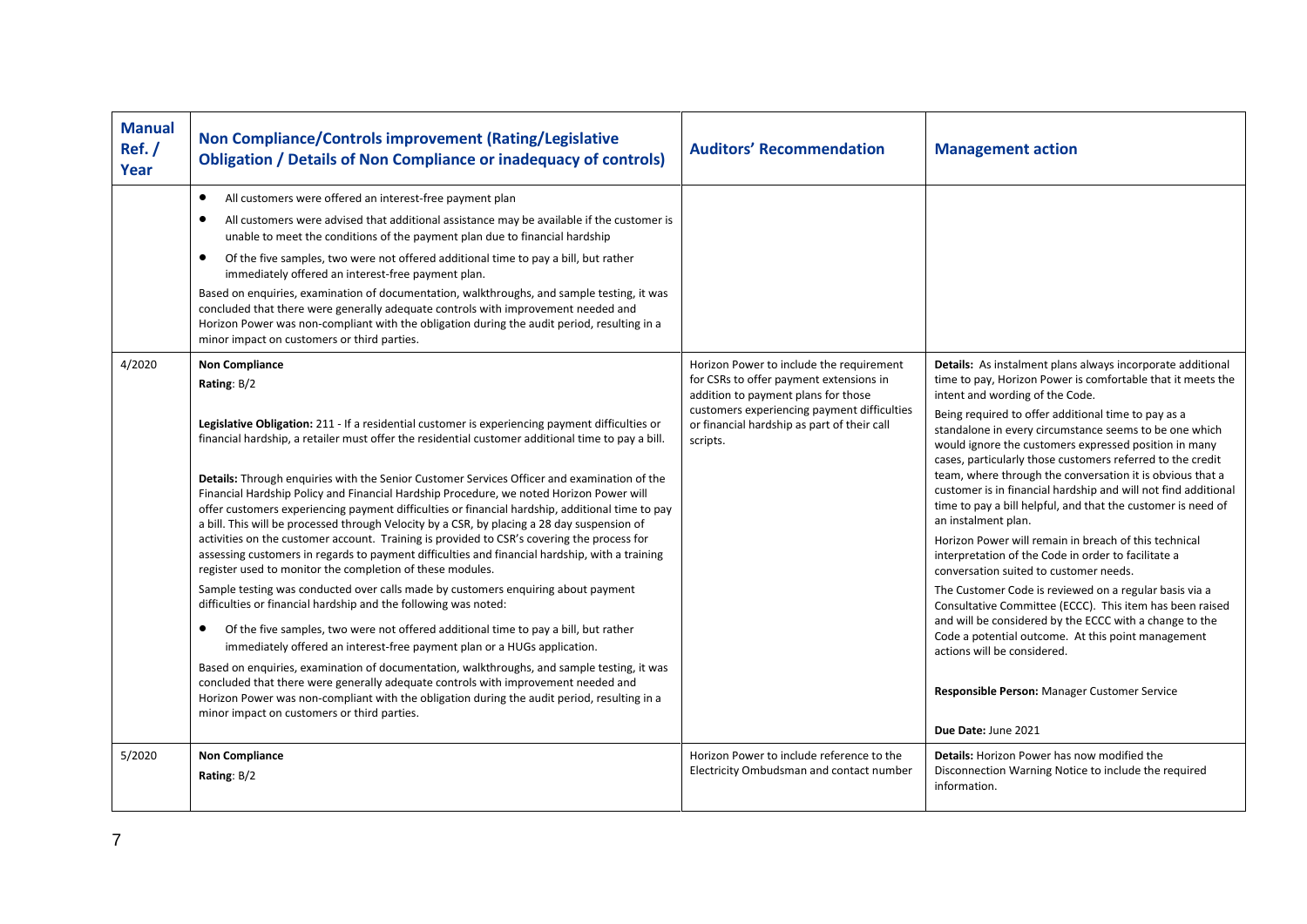| <b>Manual</b><br>Ref./<br>Year | Non Compliance/Controls improvement (Rating/Legislative<br><b>Obligation / Details of Non Compliance or inadequacy of controls)</b>                                                                                                                                                                                                                                                                                                                                                 | <b>Auditors' Recommendation</b>                                         | <b>Management action</b>                                                          |
|--------------------------------|-------------------------------------------------------------------------------------------------------------------------------------------------------------------------------------------------------------------------------------------------------------------------------------------------------------------------------------------------------------------------------------------------------------------------------------------------------------------------------------|-------------------------------------------------------------------------|-----------------------------------------------------------------------------------|
|                                | Legislative Obligation: 229 - Prior to arranging for a disconnection of a customer's supply<br>address for failure to pay a bill, a retailer must give the customer a reminder notice, which<br>contains the information specified in subclause 7.1(1)(a), not less than 15 business days from<br>the dispatch date of the bill. The retailer must use its best endeavours to contact the<br>customer to advise of the proposed disconnection and give the customer a disconnection | for the Electricity Ombudsman in the<br>disconnection warning template. | Responsible Person: Manager Customer Service<br>Due Date: Completed in June 2020. |
|                                | warning, in the manner and timeframes specified in subclause 7.1(1)(c).                                                                                                                                                                                                                                                                                                                                                                                                             |                                                                         |                                                                                   |
|                                | Details: Through enquiries with the Metering Services Manager and examination of Horizon<br>Power's Velocity Credit Cycle, we noted Horizon Power have the following processes and<br>timeframes in place to ensure they use their best endeavours to contact the customer to<br>advise them of the proposed disconnection and to ensure the customer is disconnected<br>within the obliged timeframes:                                                                             |                                                                         |                                                                                   |
|                                | Horizon Power will send an SMS reminder 14 business days after the invoice is sent to<br>$\bullet$<br>the customer.                                                                                                                                                                                                                                                                                                                                                                 |                                                                         |                                                                                   |
|                                | Horizon Power's Policy is to not disconnect a customer unless the outstanding amount is<br>$\bullet$<br>greater than \$300.                                                                                                                                                                                                                                                                                                                                                         |                                                                         |                                                                                   |
|                                | A reminder notice is sent to the customer 16 business days after the invoice is sent to<br>$\bullet$<br>the customer, where the amount due is greater than \$50. The reminder notice advises<br>customer to contact Horizon Power should they be experiencing payment difficulties.                                                                                                                                                                                                 |                                                                         |                                                                                   |
|                                | A Disconnection Warning Notice is sent five business days after the Reminder Notice,<br>$\bullet$<br>being 21 business days after the invoice issue date.                                                                                                                                                                                                                                                                                                                           |                                                                         |                                                                                   |
|                                | The customer will receive a phone call five days after the Disconnection Warning Notice<br>$\bullet$<br>has been delivered, to inform the customer of their obligation to pay for the overdue<br>account.                                                                                                                                                                                                                                                                           |                                                                         |                                                                                   |
|                                | ٠<br>A Disconnection Warning Card service order is raised 30 business days after the invoice<br>issue date,                                                                                                                                                                                                                                                                                                                                                                         |                                                                         |                                                                                   |
|                                | Disconnection service orders take approximately five business days to be processed.<br>٠                                                                                                                                                                                                                                                                                                                                                                                            |                                                                         |                                                                                   |
|                                | We noted this process is an automated process with reminder notices and disconnection<br>warnings issued according to the timeframes above which are pre-programmed into Velocity.                                                                                                                                                                                                                                                                                                  |                                                                         |                                                                                   |
|                                | All amendments to letters, bills, notices and publicly available documents are reviewed by<br>Retail Services and Legal team prior to release. Additionally, it was noted by the Retail<br>Services Manager that in 2020, a Customer Experience Communication team was formed to<br>develop customer written information.                                                                                                                                                           |                                                                         |                                                                                   |
|                                | Review of Horizon Power's Reminder Notice Example notes the clear inclusion of an enquiries<br>phone number, and outlines the actions a customer may take should they be experiencing<br>payment difficulties.                                                                                                                                                                                                                                                                      |                                                                         |                                                                                   |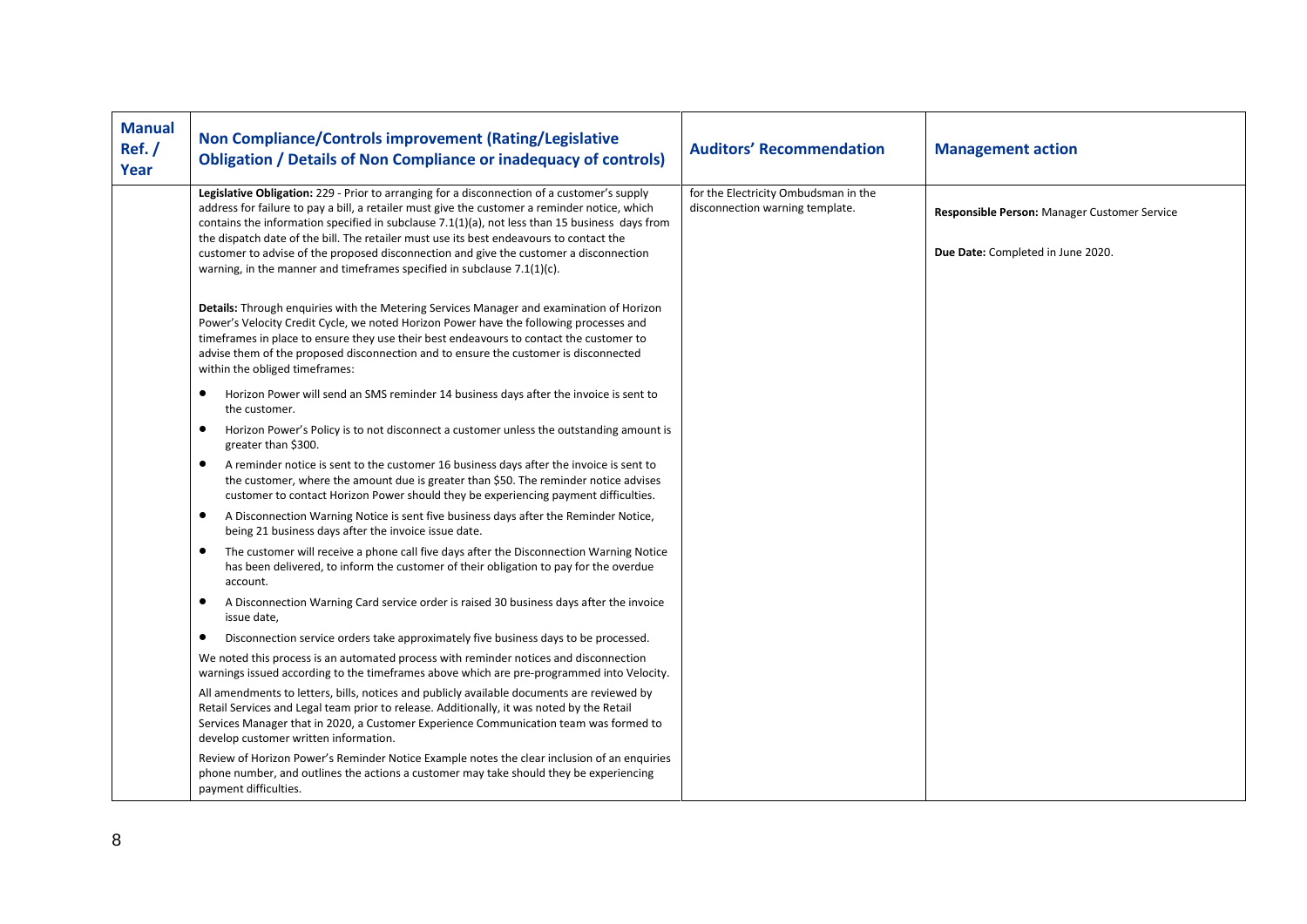| <b>Manual</b><br>Ref./<br>Year | Non Compliance/Controls improvement (Rating/Legislative<br><b>Obligation / Details of Non Compliance or inadequacy of controls)</b>                                                                                                                                                                                                                                                                                                                                                                                                                                                                                                                                                                                                                                                                                                                                                                                                                                                                                                                                                                                                                                                                                                                                                                                                                                                                                                                                                                                                                                                                                                                                                                                                                                                                                                                                                                                                                                                                                                                                                                                                                                                         | <b>Auditors' Recommendation</b>                                                                                                                                                                                                                                                                                                                                                                                                                                                                                                                                                                                                                                                                                                                                                                                                                                                                                                                                                                                                                                                 | <b>Management action</b>                                                                                                                                                                                                                                                                                                                                                                                                                                                                                                                                                                                                                                                                                                                                                                                                                                                                                                                                                                                                         |
|--------------------------------|---------------------------------------------------------------------------------------------------------------------------------------------------------------------------------------------------------------------------------------------------------------------------------------------------------------------------------------------------------------------------------------------------------------------------------------------------------------------------------------------------------------------------------------------------------------------------------------------------------------------------------------------------------------------------------------------------------------------------------------------------------------------------------------------------------------------------------------------------------------------------------------------------------------------------------------------------------------------------------------------------------------------------------------------------------------------------------------------------------------------------------------------------------------------------------------------------------------------------------------------------------------------------------------------------------------------------------------------------------------------------------------------------------------------------------------------------------------------------------------------------------------------------------------------------------------------------------------------------------------------------------------------------------------------------------------------------------------------------------------------------------------------------------------------------------------------------------------------------------------------------------------------------------------------------------------------------------------------------------------------------------------------------------------------------------------------------------------------------------------------------------------------------------------------------------------------|---------------------------------------------------------------------------------------------------------------------------------------------------------------------------------------------------------------------------------------------------------------------------------------------------------------------------------------------------------------------------------------------------------------------------------------------------------------------------------------------------------------------------------------------------------------------------------------------------------------------------------------------------------------------------------------------------------------------------------------------------------------------------------------------------------------------------------------------------------------------------------------------------------------------------------------------------------------------------------------------------------------------------------------------------------------------------------|----------------------------------------------------------------------------------------------------------------------------------------------------------------------------------------------------------------------------------------------------------------------------------------------------------------------------------------------------------------------------------------------------------------------------------------------------------------------------------------------------------------------------------------------------------------------------------------------------------------------------------------------------------------------------------------------------------------------------------------------------------------------------------------------------------------------------------------------------------------------------------------------------------------------------------------------------------------------------------------------------------------------------------|
|                                | Review of a Disconnection Warning notes that Horizon Power provides at least five business<br>days' notice to the customer, however it omits the complaints handling process including the<br>contact number and option to access the Electricity Ombudsman.<br>Based on enquiries and examination of documentation, it was concluded that there were<br>generally adequate controls with improvement needed, however Horizon Power was non-<br>compliant with the obligation during the audit period, resulting in a minor impact on<br>customers or third parties.                                                                                                                                                                                                                                                                                                                                                                                                                                                                                                                                                                                                                                                                                                                                                                                                                                                                                                                                                                                                                                                                                                                                                                                                                                                                                                                                                                                                                                                                                                                                                                                                                        |                                                                                                                                                                                                                                                                                                                                                                                                                                                                                                                                                                                                                                                                                                                                                                                                                                                                                                                                                                                                                                                                                 |                                                                                                                                                                                                                                                                                                                                                                                                                                                                                                                                                                                                                                                                                                                                                                                                                                                                                                                                                                                                                                  |
| 6/2020                         | <b>Controls Improvement/Non Compliance</b><br>Rating: $B/2$<br>Legislative Obligation: 240 - A retailer must contact the customer to ascertain whether life<br>support equipment is required or to request re-certification in the timeframe, manner and<br>circumstances specified in subclause 7.7(6).<br>Details: Through enquiries with the Retail Services Manager and review of the Work<br>Instruction - Life Support Processes as well as the Customer - C9.8 Life Support Customers -<br>12 month and 3 year re-certification process flowchart, we noted the RCMs for each region is<br>responsible to request re-certification of the life support equipment. The RCMs receive<br>system reminder to send out the renewal form based on the memo added to the customer<br>account upon move in. The checks usually commence 3 months prior to due dates to ensure<br>enough time is provided for customer to turnaround responses.<br>Review of the Life Support Customers Mailout Log 2017-2018 noted that the annual renewal<br>and 3 year re-certification forms were last sent out to 17 life support customers within the<br>Port Hedland and Kununurra regions between July 2017 and April 2018. Based on the existing<br>life support customer data listing provided by Horizon Power, there were 48 existing life<br>support customers within both Port Hedland and Kununurra regions as at the end of the audit<br>period. It is noted that:<br>Horizon Power had not requested annual confirmation from the 17 life support<br>٠<br>customers, during the audit period, since the last annual renewal and 3 year re-<br>certification forms were sent out in 2017/18.<br>Horizon Power had not requested annual confirmation and 3 year re-certification from<br>the remaining life support customers in both Port Hedland and Kununurra regions<br>during the audit period.<br>We noted training in relation to the life support management processes was rolled out to the<br>RCMs for all regions in February 2020 which will help to tighten the process around the<br>conduct of confirmation request for life support requirement within the required timeframe. | Horizon Power should examine the current<br>life support customer listing to ensure that:<br>i. all initial certification forms have been<br>sent out to life support customers and<br>returned with sign off by an appropriately<br>qualified medical practitioner confirming<br>life support requirement;<br>ii. annual confirmations with life support<br>customers regarding the requirement of<br>life support equipment (where applicable)<br>are appropriately logged on Velocity; and<br>iii. 3 year re-certification forms have been<br>sent out to life support customers (where<br>applicable) and returned with sign off by<br>an appropriately qualified medical<br>practitioner confirming life support<br>requirement.<br>Additional control should also be<br>implemented for a periodic review over the<br>conduct of these confirmation processes to<br>ensure compliance of the obligation.<br>In line with good practice, the returned<br>forms should be retained electronically<br>under the respective customer accounts for<br>record keeping purposes. | Details: Given the very sensitive nature of removing<br>customers from the life support register Horizon Power has<br>always taken a low risk approach and only removed<br>customers where evidence or agreement has been<br>obtained.<br>In Feb 2020 Horizon Power revised the process to trigger<br>action on removing life support registration and<br>equipment. This moves to active management of removal<br>per requirements of the code.<br>This process is managed locally with a largely manual<br>process where customers are contacted and requested to<br>provide evidence of the life support requirement. Given the<br>nature of the process it is possible that breaches of this<br>nature will continue, which do not disadvantage customers<br>or place them at risk.<br>The process in place is as effective as is commercially<br>reasonable and no further action is proposed.<br>Responsible Person: Manager Customer Service<br>Due Date: No further action is proposed, thus due date not<br>applicable. |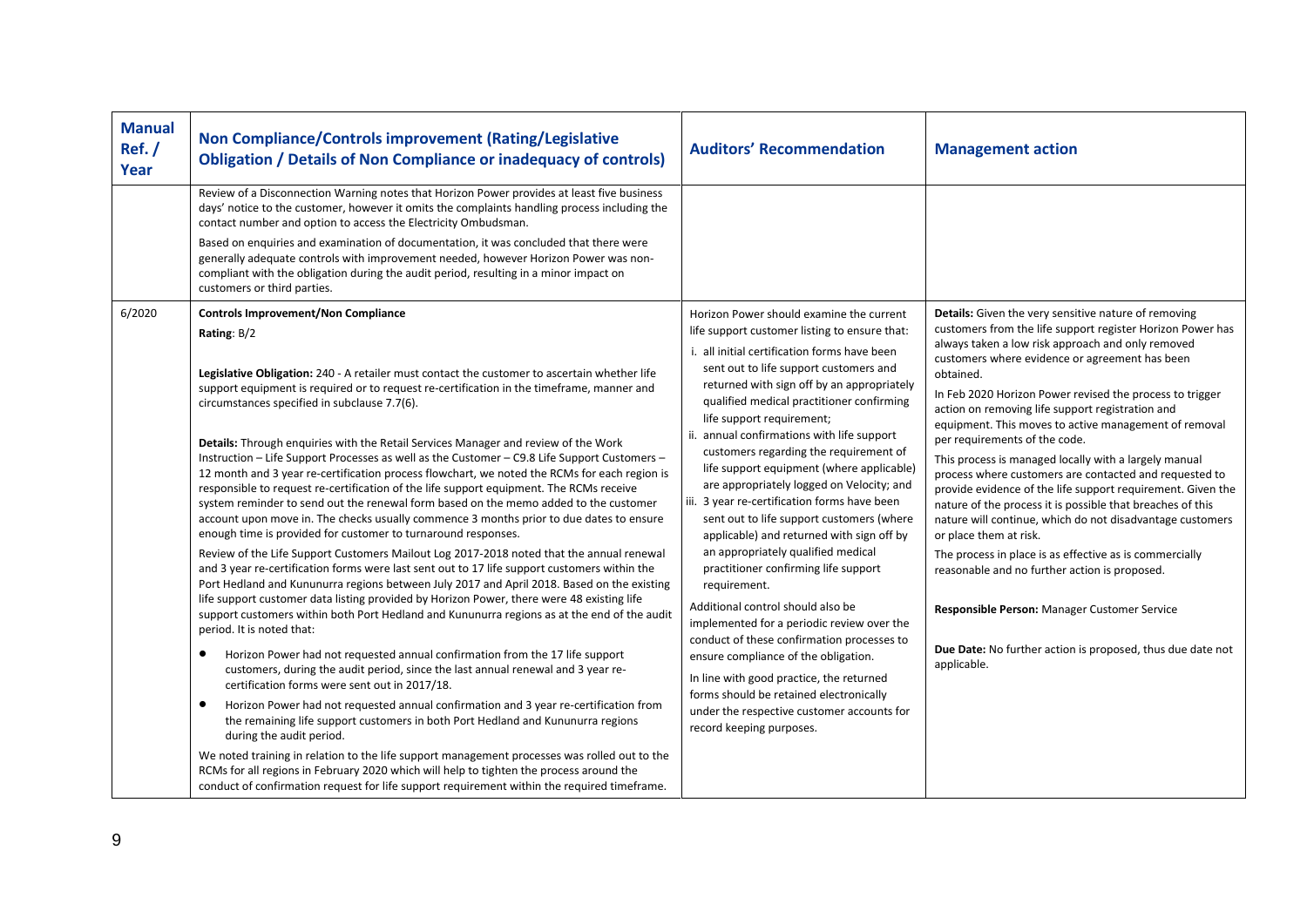| Based on enquiries and examination of documentation, it was concluded that there were<br>generally adequate controls with improvement needed and Horizon Power was non-<br>compliant with the obligation during the audit period, resulting in a minor impact on<br>customers or third parties.<br>7/2020<br>Details: Given the very sensitive nature of removing<br><b>Controls Improvement/Non Compliance</b><br>Horizon Power should update the current<br>customers from the life support register Horizon Power has<br>life support customer register to ensure that<br>Rating: $B/2$<br>always taken a low risk approach and only removed<br>life support customers are removed upon<br>customers where evidence or agreement has been<br>satisfaction of subclause 7.7(7)(a)(i), (ii) or<br>Legislative Obligation: 241 - A retailer or a distributor must remove the customers' details<br>obtained.<br>(iii) of the Code of Conduct.<br>from the life support equipment register in the circumstances and timeframes specified in<br>In Feb 2020 Horizon Power revised the process to trigger<br>subclause 7.7(7).<br>action on removing life support registration and<br>equipment. This moves to active management of removal<br>per requirements of the code.<br>Details: Through enquiries with the Retail Services Manager and review of the Work<br>Instruction – Life Support Processes as well as the Customer – C9.8 Life Support Customers –<br>This process is managed locally with a largely manual<br>12 month and 3 year re-certification process flowchart, we noted the RCMs for each region is<br>process where customers are contacted and requested to<br>responsible to request re-certification of the life support equipment. The RCMs receive<br>system reminder to send out the renewal form based on the memo added to the customer<br>nature of the process it is possible that breaches of this<br>account upon move in. The checks usually commence three months prior to due dates to<br>nature will continue, which do not disadvantage customers<br>ensure enough time is provided for customer to turnaround responses. As stipulated within<br>or place them at risk.<br>the procedural documents, life support flag will not be removed from the customer supply<br>The process in place is as effective as is commercially<br>address if the customer fails to return an annual confirmation. However, life support flag can<br>reasonable and no further action is proposed.<br>be removed from the supply address if customer fails to return the 3-year re-certification<br>after the third reminder had been issued by telephone, fax, in person, mail or email. Each<br>reminder have to be sent 20 business days apart. Removal of the life support flag for a<br>Responsible Person: Manager Customer Service<br>customer is by way of putting an end date to the life support requirement on Velocity against<br>the supply address, to advice the system that the condition is no longer active. Any changes<br>Due Date: No further action is proposed, thus due date not<br>to life support customer details will create a workflow on Velocity to be approved by the<br>applicable.<br>Retail Services Manager and changes will be included in the daily automated life support<br>report sent out to the regions for review. Based on the daily automated SSN and mdata21<br>update true up report from MDR run at 3pm, metering will then update each site and remove<br>the remote lock-out.<br>Based on a walkthrough performed on a life support customer from the Kununurra region,<br>we noted the customer had not returned an initial confirmation from an appropriately<br>qualified medical practitioner regarding the life support requirement and had not been sent<br>or returned an annual confirmation of the life support requirement during the audit period.<br>However, we noted the customer details had not been removed from the life support register | <b>Manual</b><br>Ref./<br>Year | Non Compliance/Controls improvement (Rating/Legislative<br><b>Obligation / Details of Non Compliance or inadequacy of controls)</b> | <b>Auditors' Recommendation</b> | <b>Management action</b>                                    |
|---------------------------------------------------------------------------------------------------------------------------------------------------------------------------------------------------------------------------------------------------------------------------------------------------------------------------------------------------------------------------------------------------------------------------------------------------------------------------------------------------------------------------------------------------------------------------------------------------------------------------------------------------------------------------------------------------------------------------------------------------------------------------------------------------------------------------------------------------------------------------------------------------------------------------------------------------------------------------------------------------------------------------------------------------------------------------------------------------------------------------------------------------------------------------------------------------------------------------------------------------------------------------------------------------------------------------------------------------------------------------------------------------------------------------------------------------------------------------------------------------------------------------------------------------------------------------------------------------------------------------------------------------------------------------------------------------------------------------------------------------------------------------------------------------------------------------------------------------------------------------------------------------------------------------------------------------------------------------------------------------------------------------------------------------------------------------------------------------------------------------------------------------------------------------------------------------------------------------------------------------------------------------------------------------------------------------------------------------------------------------------------------------------------------------------------------------------------------------------------------------------------------------------------------------------------------------------------------------------------------------------------------------------------------------------------------------------------------------------------------------------------------------------------------------------------------------------------------------------------------------------------------------------------------------------------------------------------------------------------------------------------------------------------------------------------------------------------------------------------------------------------------------------------------------------------------------------------------------------------------------------------------------------------------------------------------------------------------------------------------------------------------------------------------------------------------------------------------------------------------------------------------------------------------------------------------------------------------------------------------------------------------------------------------------------------------------------------------------------------------------------------------------------------------------------------------------------------------------------------------------------------------------------------------------------------------------------------------------------------------------------------------------------------|--------------------------------|-------------------------------------------------------------------------------------------------------------------------------------|---------------------------------|-------------------------------------------------------------|
|                                                                                                                                                                                                                                                                                                                                                                                                                                                                                                                                                                                                                                                                                                                                                                                                                                                                                                                                                                                                                                                                                                                                                                                                                                                                                                                                                                                                                                                                                                                                                                                                                                                                                                                                                                                                                                                                                                                                                                                                                                                                                                                                                                                                                                                                                                                                                                                                                                                                                                                                                                                                                                                                                                                                                                                                                                                                                                                                                                                                                                                                                                                                                                                                                                                                                                                                                                                                                                                                                                                                                                                                                                                                                                                                                                                                                                                                                                                                                                                                                                       |                                |                                                                                                                                     |                                 |                                                             |
| Obligation 241 in the 2017/18 and 2018/19 Annual Compliance Report and has taken a stand<br>to not remove customer from the life support register without appropriate notification that                                                                                                                                                                                                                                                                                                                                                                                                                                                                                                                                                                                                                                                                                                                                                                                                                                                                                                                                                                                                                                                                                                                                                                                                                                                                                                                                                                                                                                                                                                                                                                                                                                                                                                                                                                                                                                                                                                                                                                                                                                                                                                                                                                                                                                                                                                                                                                                                                                                                                                                                                                                                                                                                                                                                                                                                                                                                                                                                                                                                                                                                                                                                                                                                                                                                                                                                                                                                                                                                                                                                                                                                                                                                                                                                                                                                                                               |                                | for failure to return a confirmation. Horizon Power has self-reported non-compliance against                                        |                                 | provide evidence of the life support requirement. Given the |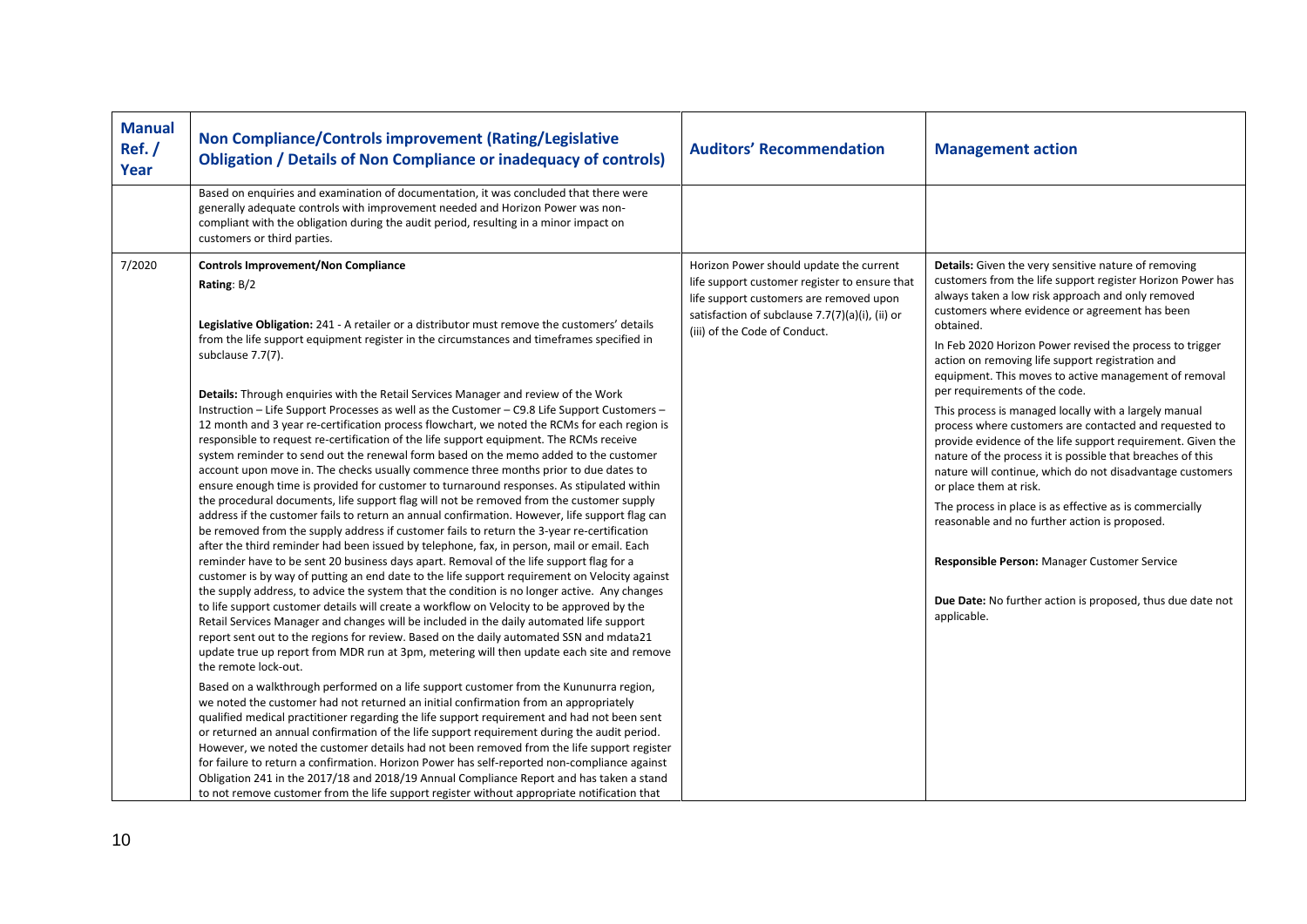| <b>Manual</b><br>Ref./<br>Year | Non Compliance/Controls improvement (Rating/Legislative<br><b>Obligation / Details of Non Compliance or inadequacy of controls)</b>                                                                                                                                                                                                                                                                                                                                                                                                                                                                                                                                                                                                                                                                                                                                                                                                                                                                                                                                                                                                                                                                                                                                                                                                                                                                                                                                                                                                                                                                                                                                                                                                                                                                                                                                                                                                                                                                                                                                                                  | <b>Auditors' Recommendation</b>                                                                               | <b>Management action</b>                                                                                                                                                                                                                                                                                                                                                                                                                                                                                                                                                                                                                                                                                                                                                                                                                                                                                                                                              |
|--------------------------------|------------------------------------------------------------------------------------------------------------------------------------------------------------------------------------------------------------------------------------------------------------------------------------------------------------------------------------------------------------------------------------------------------------------------------------------------------------------------------------------------------------------------------------------------------------------------------------------------------------------------------------------------------------------------------------------------------------------------------------------------------------------------------------------------------------------------------------------------------------------------------------------------------------------------------------------------------------------------------------------------------------------------------------------------------------------------------------------------------------------------------------------------------------------------------------------------------------------------------------------------------------------------------------------------------------------------------------------------------------------------------------------------------------------------------------------------------------------------------------------------------------------------------------------------------------------------------------------------------------------------------------------------------------------------------------------------------------------------------------------------------------------------------------------------------------------------------------------------------------------------------------------------------------------------------------------------------------------------------------------------------------------------------------------------------------------------------------------------------|---------------------------------------------------------------------------------------------------------------|-----------------------------------------------------------------------------------------------------------------------------------------------------------------------------------------------------------------------------------------------------------------------------------------------------------------------------------------------------------------------------------------------------------------------------------------------------------------------------------------------------------------------------------------------------------------------------------------------------------------------------------------------------------------------------------------------------------------------------------------------------------------------------------------------------------------------------------------------------------------------------------------------------------------------------------------------------------------------|
|                                | the customer is no longer on life support requirement to mitigate the risk of harm to<br>customers.<br>We noted training in relation to the life support management processes was rolled out to the<br>RCMs for all regions in February 2020 which will help to tighten the process around the<br>conduct of confirmation request for life support requirement within the required timeframe.<br>Based on enquiries, examination of documentation, and walkthroughs, it was concluded that<br>there were generally adequate controls with improvement needed and Horizon Power was<br>non-compliant with the obligation during the audit period, resulting in a minor impact on<br>customers or third parties.                                                                                                                                                                                                                                                                                                                                                                                                                                                                                                                                                                                                                                                                                                                                                                                                                                                                                                                                                                                                                                                                                                                                                                                                                                                                                                                                                                                       |                                                                                                               |                                                                                                                                                                                                                                                                                                                                                                                                                                                                                                                                                                                                                                                                                                                                                                                                                                                                                                                                                                       |
| 8/2020                         | <b>Non Compliance</b><br>Rating: $A/2$<br>Legislative Obligation: 319 - A network operator must ensure that its meters meet the<br>requirements specified in the applicable metrology procedure and also comply with any<br>applicable specifications or guidelines, including any transitional arrangements, specified by<br>the National Measurement Institute under the National Measurement Act.<br>Details: Through enquiries with the Metering Services Manager and review of relevant<br>documentation, we noted the current Horizon Power meters are aligned with the 2017<br>Horizon Power Metrology Procedure.<br>In 2011, sample meter testing was performed by Formway Group and it was confirmed that,<br>both single and three phase meters, were greater than the allowable accuracy limits,<br>therefore the entire population of meters were deemed to have failed.<br>In 2015 and 2016 Horizon Power replaced electricity meters through the Meter Exchange<br>Project. Through this project Horizon Power has now installed approximately 48,563<br>advanced meters. As of completion of the AMI-exchange project in December 2016, these<br>metering installations meet or exceed the standards required for installations.<br>Sample testing was conducted over meters for alignment with the installation types and<br>accuracy requirements in the Electricity Industry (Metering) Code 2012 and Metrology<br>Procedure and we noted all bar 19 meters on the Horizon Power network comply. As at the<br>end of the audit period, Horizon Power had 19 meters on its network which had not yet been<br>exchanged. For the metering installations associated with these 19 meters, it was noted:<br>4 have not been able to be exchanged due to quality concerns of the customers meter<br>$\bullet$<br>box. Discussion are currently underway with the customers to have this completed; and<br>$\bullet$<br>15 were associated with customers who have refused to allow Horizon Power to<br>exchange their current meter with an advanced meter despite Horizon Power's best | Horizon Power to continue working with the<br>community to replace the remaining 19 non-<br>compliant meters. | Details: In response to the 2017 audit, Horizon Power<br>advised it would continue to attempt to replace or remove<br>the then 159 meters that cause this breach.<br>Through active management this number has been reduced<br>to 51 in total (19 not exchanged and 32 long term<br>disconnected where reconnection will require electrical<br>works and a meter exchange)<br>Current business process that has actioned meter<br>exchanges when customers have moved out of a premise<br>remain.<br>Where the meters have not been exchanged due to the<br>quality of the customer meter box (not meeting current<br>standards), there is no obligation on the customer to rectify<br>their installation. Whilst discussions continue with these<br>customers there is no ability for Horizon Power to resolve<br>this breach.<br>Responsible Person: Metering Services Manager<br>Due Date: Ongoing. As customers move out of premises<br>meters will be exchanged. |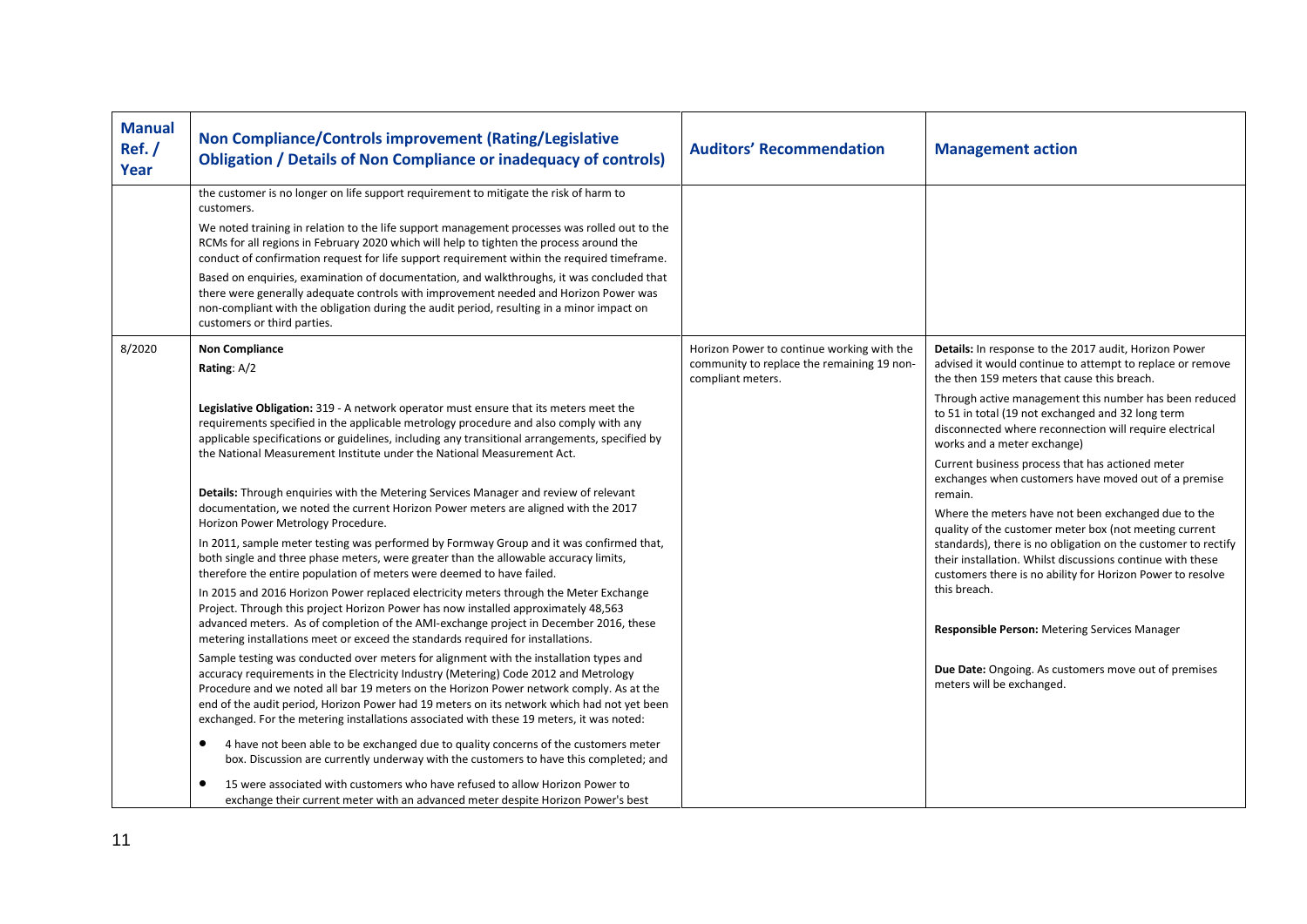| <b>Manual</b><br>Ref./<br>Year | Non Compliance/Controls improvement (Rating/Legislative<br><b>Obligation / Details of Non Compliance or inadequacy of controls)</b>                                                                                                                                                                                                                     | <b>Auditors' Recommendation</b>                                 | <b>Management action</b>                                                                                                                                                                                                                     |
|--------------------------------|---------------------------------------------------------------------------------------------------------------------------------------------------------------------------------------------------------------------------------------------------------------------------------------------------------------------------------------------------------|-----------------------------------------------------------------|----------------------------------------------------------------------------------------------------------------------------------------------------------------------------------------------------------------------------------------------|
|                                | endeavours to reach agreements to allow for the exchange. These 15 meters are not<br>verified, and have not been subsequently individually tested to identify whether they<br>are meeting the accuracy requirements required of utility meters.                                                                                                         |                                                                 |                                                                                                                                                                                                                                              |
|                                | This was raised in the 2017 EIRL2 Performance Audit as non-compliant, with 23 meters<br>associated with customers who refused to allow Horizon Power to exchange their current<br>meter. Eight have been replaced over the audit period as a result of the customer leaving the<br>premises.                                                            |                                                                 |                                                                                                                                                                                                                                              |
|                                | Based on enquiries, examination of documentation, walkthroughs, and sample testing, it was<br>concluded that there were adequate controls with no improvement needed, however<br>Horizon Power was non-compliant with the obligation during the audit period, resulting in a<br>minor impact on customers or third parties.                             |                                                                 |                                                                                                                                                                                                                                              |
| 9/2020                         | <b>Non Compliance</b>                                                                                                                                                                                                                                                                                                                                   | Horizon Power to continue working with the                      | Details: In response to the 2017 audit, Horizon Power                                                                                                                                                                                        |
|                                | Rating: $A/2$                                                                                                                                                                                                                                                                                                                                           | community to replace the remaining 19 non-<br>compliant meters. | advised it would continue to attempt to replace or remove<br>the then 159 meters that cause this breach.                                                                                                                                     |
|                                | Legislative Obligation: 326 - A network operator must ensure that there is a metering<br>installation at every connection point on its network that is not a Type 7 connection point.<br>Unless it is a Type 7 metering installation, the metering installation must meet the<br>functionality requirements prescribed.                                 |                                                                 | Through active management this number has been reduced<br>to 51 in total (19 not exchanged and 32 long term<br>disconnected where reconnection will require electrical<br>works and a meter exchange)                                        |
|                                | Details: Through enquiries with the Metering Services Manager we noted every new                                                                                                                                                                                                                                                                        |                                                                 | Current business process that has actioned meter<br>exchanges when customers have moved out of a premise<br>remain.                                                                                                                          |
|                                | connection must follow a process in mData21 and Velocity whereby the customer's<br>installation can only be connected by the issuance of a "connection service order" to one of<br>Horizon Power's crews, resulting in a connection point being established with a metering<br>installation.                                                            |                                                                 | Where the meters have not been exchanged due to the<br>quality of the customer meter box (not meeting current<br>standards), there is no obligation on the customer to rectify<br>their installation. Whilst discussions continue with these |
|                                | In 2011, sample meter testing was performed by Formway Group and it was confirmed that,<br>both single and three phase meters, were greater than the allowable accuracy limits,<br>therefore the entire population of meters were deemed to have failed.                                                                                                |                                                                 | customers there is no ability for Horizon Power to resolve<br>this breach.                                                                                                                                                                   |
|                                | In 2015 and 2016 Horizon Power replaced electricity meters through the Meter Exchange<br>Project. Through this project Horizon Power has now installed approximately 48,563<br>advanced meters. As of completion of the AMI-exchange project in December 2016, these<br>metering installations meet or exceed the standards required for installations. |                                                                 | Responsible Person: Metering Services Manager<br>Due Date: Ongoing. As customers move out of premises                                                                                                                                        |
|                                | Through enquiries with Metering Services Manager, it was confirmed that:                                                                                                                                                                                                                                                                                |                                                                 | meters will be exchanged.                                                                                                                                                                                                                    |
|                                | The AMI-exchange project was completed in December 2016.<br>٠                                                                                                                                                                                                                                                                                           |                                                                 |                                                                                                                                                                                                                                              |
|                                | As at the end of the audit period, Horizon Power had 19 meters on its network which<br>had not yet been exchanged. For the metering installations associated with these 19<br>meters, it was noted:                                                                                                                                                     |                                                                 |                                                                                                                                                                                                                                              |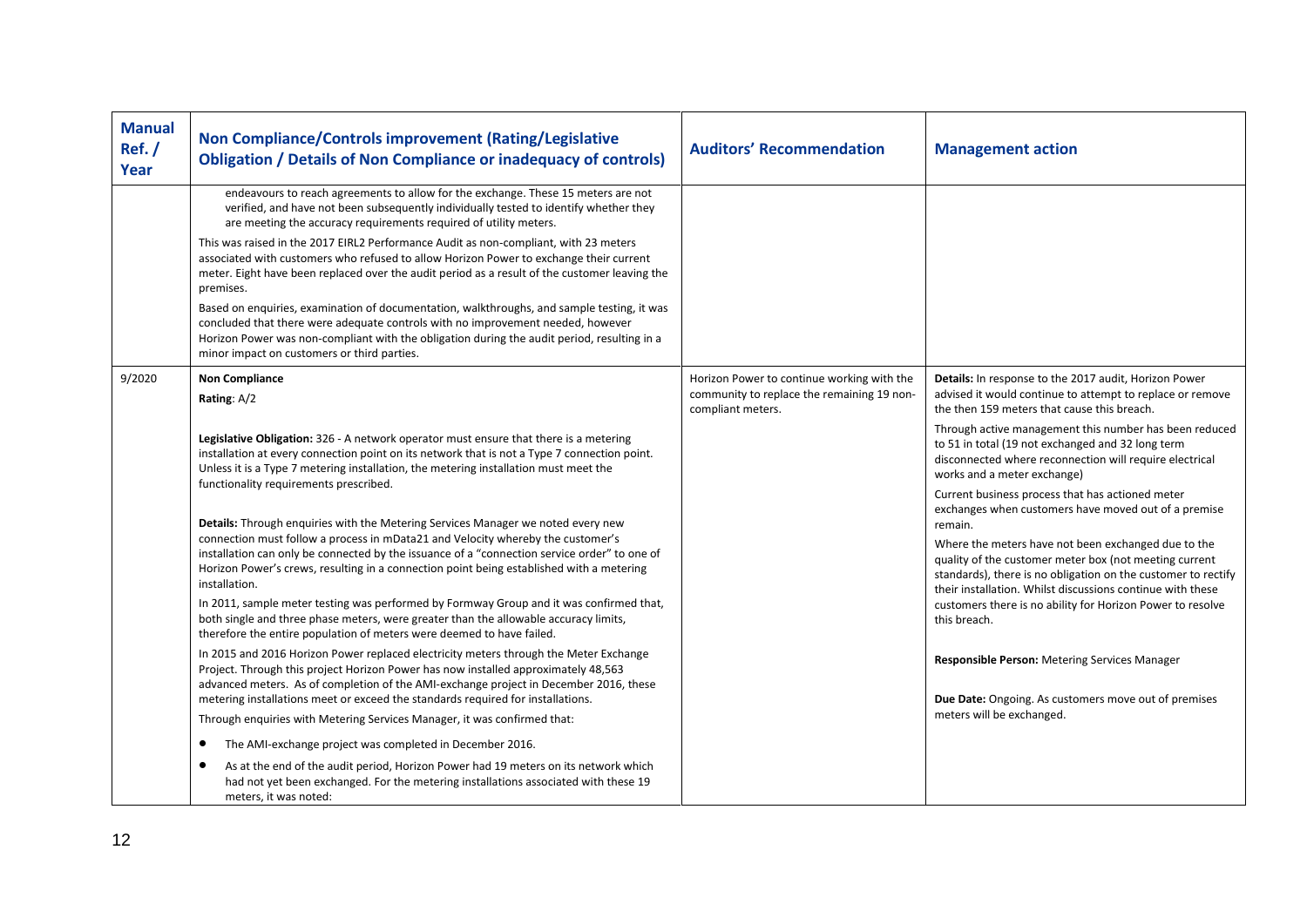| <b>Manual</b><br>Ref./<br>Year | Non Compliance/Controls improvement (Rating/Legislative<br><b>Obligation / Details of Non Compliance or inadequacy of controls)</b>                                                                                                                                                                                                                                                                                                                                                                                                                                                                                                                                                                                                                                                                                                                                                                                                                                                                                                                                                                                                                                                                                                         | <b>Auditors' Recommendation</b>                                                                               | <b>Management action</b>                                                                                                                                                                                                                                                                                                                                                    |
|--------------------------------|---------------------------------------------------------------------------------------------------------------------------------------------------------------------------------------------------------------------------------------------------------------------------------------------------------------------------------------------------------------------------------------------------------------------------------------------------------------------------------------------------------------------------------------------------------------------------------------------------------------------------------------------------------------------------------------------------------------------------------------------------------------------------------------------------------------------------------------------------------------------------------------------------------------------------------------------------------------------------------------------------------------------------------------------------------------------------------------------------------------------------------------------------------------------------------------------------------------------------------------------|---------------------------------------------------------------------------------------------------------------|-----------------------------------------------------------------------------------------------------------------------------------------------------------------------------------------------------------------------------------------------------------------------------------------------------------------------------------------------------------------------------|
|                                | 4 have not been able to be exchanged due to quality concerns of the customers<br>$\circ$<br>meter box. Discussion are currently underway with the customers to have this<br>completed; and<br>15 were associated with customers who have refused to allow Horizon Power to<br>$\circ$<br>exchange their current meter with an advanced meter despite Horizon Power's<br>best endeavours to reach agreements to allow for the exchange. These 15 meters<br>are not verified, and have not been subsequently individually tested to identify<br>whether they are meeting the accuracy requirements required of utility meters.<br>This was raised in the 2017 EIRL2 Performance Audit as non-compliant, with 23 meters<br>associated with customers who refused to allow Horizon Power to exchange their current<br>meter. Eight have been replaced over the audit period as a result of the customer leaving the<br>premises.<br>Based on enquiries, examination of documentation, and walkthroughs, it was concluded that<br>there were adequate controls with no improvement needed, however Horizon Power was<br>non-compliant with the obligation during the audit period, resulting in a minor impact on<br>customers or third parties. |                                                                                                               |                                                                                                                                                                                                                                                                                                                                                                             |
| 10/2020                        | <b>Non Compliance</b><br>Rating: A/2                                                                                                                                                                                                                                                                                                                                                                                                                                                                                                                                                                                                                                                                                                                                                                                                                                                                                                                                                                                                                                                                                                                                                                                                        | Horizon Power to continue working with the<br>community to replace the remaining 19 non-<br>compliant meters. | Details: In response to the 2017 audit, Horizon Power<br>advised it would continue to attempt to replace or remove<br>the then 159 meters that cause this breach.                                                                                                                                                                                                           |
|                                | Legislative Obligation: 327 - For each metering installation on its network, a network<br>operator must provide, install, operate and, subject to subclause 3.7(5), maintain the<br>metering installation in the manner prescribed, unless otherwise agreed.                                                                                                                                                                                                                                                                                                                                                                                                                                                                                                                                                                                                                                                                                                                                                                                                                                                                                                                                                                                |                                                                                                               | Through active management this number has been reduced<br>to 51 in total (19 not exchanged and 32 long term<br>disconnected where reconnection will require electrical<br>works and a meter exchange)                                                                                                                                                                       |
|                                | Details: Through enquiries with the Metering Services Manager and review of the Horizon<br>Power Metrology Procedure, we noted Horizon Power provide, install, operate and maintain                                                                                                                                                                                                                                                                                                                                                                                                                                                                                                                                                                                                                                                                                                                                                                                                                                                                                                                                                                                                                                                         |                                                                                                               | Current business process that has actioned meter<br>exchanges when customers have moved out of a premise<br>remain.                                                                                                                                                                                                                                                         |
|                                | the metering installation in the manner prescribed under clause 3.5(3) of the Electricity<br>Industry (Metering) Code 2012, namely:<br>The Metrology Procedure was developed in alignment with the Electricity Industry<br>$\bullet$<br>(Metering) Code, and this is stated in clause 1.2.1 of the procedure and came into effect<br>on the 3 <sup>rd</sup> of January 2018, with a draft submitted to the Authority for review on 10 April<br>2017. Amendments by the Authority were issued in June 2017. Prior to this, the<br>Metrology Procedure used was from 2006. As the applicable 2006 Metrology Procedure<br>does not specifically identify and capture Horizon Power's current AMI-enabled fleet of<br>meters, no strong inferences have been drawn as to the adequacy of control provided                                                                                                                                                                                                                                                                                                                                                                                                                                       |                                                                                                               | Where the meters have not been exchanged due to the<br>quality of the customer meter box (not meeting current<br>standards), there is no obligation on the customer to rectify<br>their installation. Whilst discussions continue with these<br>customers there is no ability for Horizon Power to resolve<br>this breach.<br>Responsible Person: Metering Services Manager |
|                                | by the metrology procedure. We noted Horizon Power had previously drafted an<br>amended metrology procedure in 2014, however this was retracted. For the interim<br>period until the completion of installation for all advanced meters in 2017, Horizon                                                                                                                                                                                                                                                                                                                                                                                                                                                                                                                                                                                                                                                                                                                                                                                                                                                                                                                                                                                    |                                                                                                               | Due Date: Ongoing. As customers move out of premises<br>meters will be exchanged.                                                                                                                                                                                                                                                                                           |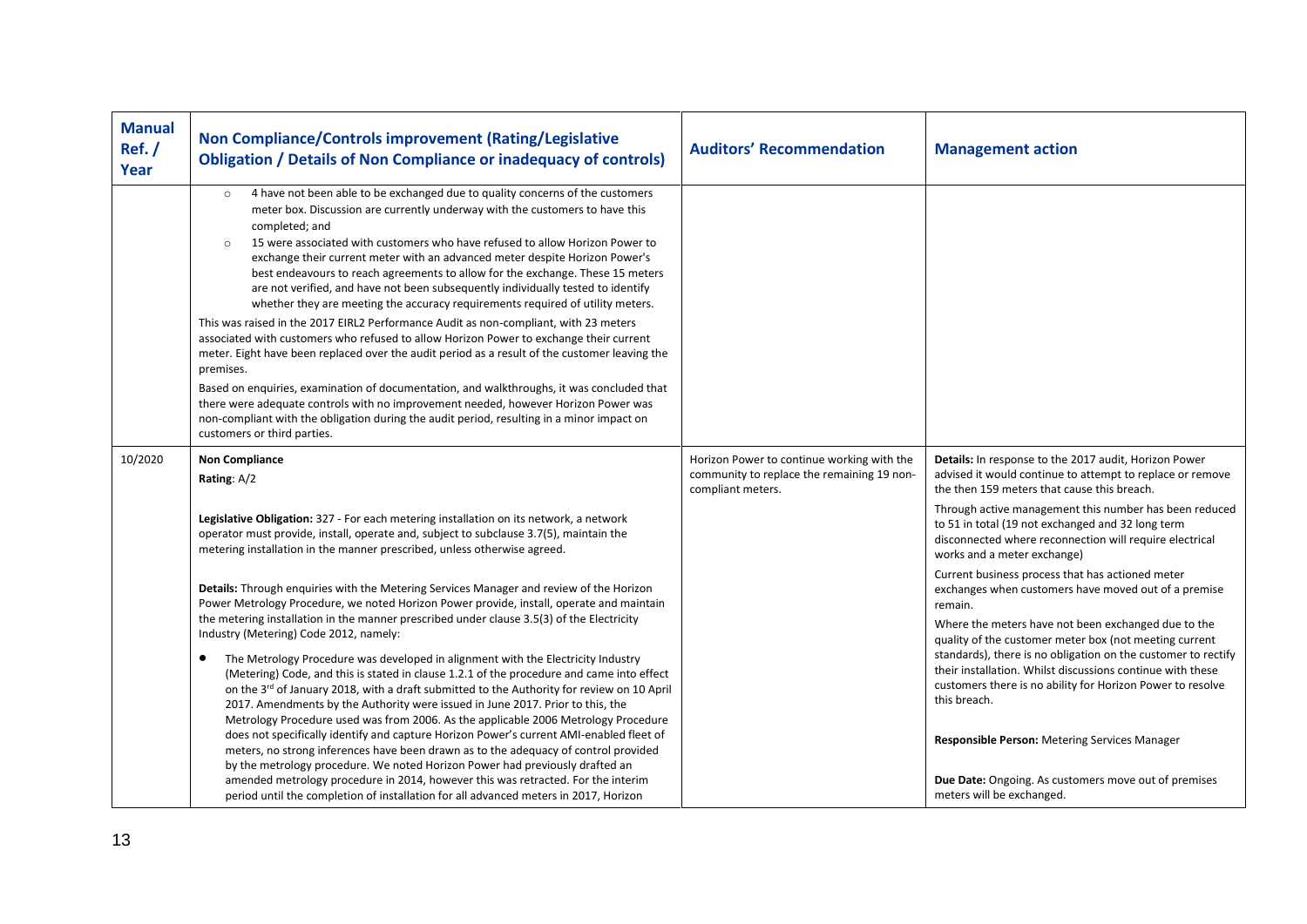| <b>Manual</b><br>Ref./<br><b>Year</b> | Non Compliance/Controls improvement (Rating/Legislative<br><b>Obligation / Details of Non Compliance or inadequacy of controls)</b>                                                                                                                                                                                                                                                                                                         | <b>Auditors' Recommendation</b> | <b>Management action</b> |
|---------------------------------------|---------------------------------------------------------------------------------------------------------------------------------------------------------------------------------------------------------------------------------------------------------------------------------------------------------------------------------------------------------------------------------------------------------------------------------------------|---------------------------------|--------------------------|
|                                       | Power adopted a draft of the 'Western Australian Electricity Market Metrology<br>Procedures for Metering Installations' as its metrology standard. The procedure was<br>reviewed and amended by Horizon Power in alignment with Metering Code 2012 to<br>include additional requirements and clarifications as well as specific reference to AMI<br>and its components.                                                                     |                                 |                          |
|                                       | Under clause 1.2.1 of the Procedure, the purpose is to provide guidance on the correct<br>٠<br>provision, installation and maintenance of metering installations in line with the<br>principles of the Code.                                                                                                                                                                                                                                |                                 |                          |
|                                       | $\bullet$<br>The procedure details the Metering installation types and accuracy requirements in line<br>with the Electricity Industry (Metering) Code 2012.                                                                                                                                                                                                                                                                                 |                                 |                          |
|                                       | In 2011, sample meter testing was performed by Formway Group and it was confirmed<br>$\bullet$<br>that, both single and three phase meters, were greater than the allowable accuracy<br>limits, therefore the entire population of meters were deemed to have failed.                                                                                                                                                                       |                                 |                          |
|                                       | In 2015 and 2016 Horizon Power replaced electricity meters through the Meter<br>$\bullet$<br>Exchange Project. Through this project Horizon Power has now installed approximately<br>48,563 advanced meters. As of completion of the AMI-exchange project in December<br>2016, these metering installations meet or exceed the standards required for<br>installations.                                                                     |                                 |                          |
|                                       | Sample testing was conducted over meters for alignment with the installation types and<br>accuracy requirements in the Electricity Industry (Metering) Code 2012 and we noted all bar<br>19 meters on the Horizon Power network comply. As at the end of the audit period, Horizon<br>Power had 19 meters on its network which had not yet been exchanged. For the metering<br>installations associated with these 19 meters, it was noted: |                                 |                          |
|                                       | 4 have not been able to be exchanged due to quality concerns of the customers meter<br>$\bullet$<br>box. Discussion are currently underway with the customers to have this completed; and                                                                                                                                                                                                                                                   |                                 |                          |
|                                       | 15 were associated with customers who have refused to allow Horizon Power to<br>٠<br>exchange their current meter with an advanced meter despite Horizon Power's best<br>endeavours to reach agreements to allow for the exchange. These 15 meters are not<br>verified, and have not been subsequently individually tested to identify whether they<br>are meeting the accuracy requirements required of utility meters.                    |                                 |                          |
|                                       | This was raised in the 2017 EIRL2 Performance Audit as non-compliant, with 23 meters<br>associated with customers who refused to allow Horizon Power to exchange their current<br>meter. Eight have been replaced over the audit period as a result of the customer leaving the<br>premises.                                                                                                                                                |                                 |                          |
|                                       | Based on enquiries, examination of documentation, walkthroughs, and sample testing, it was<br>concluded that there were adequate controls with no improvement needed, however                                                                                                                                                                                                                                                               |                                 |                          |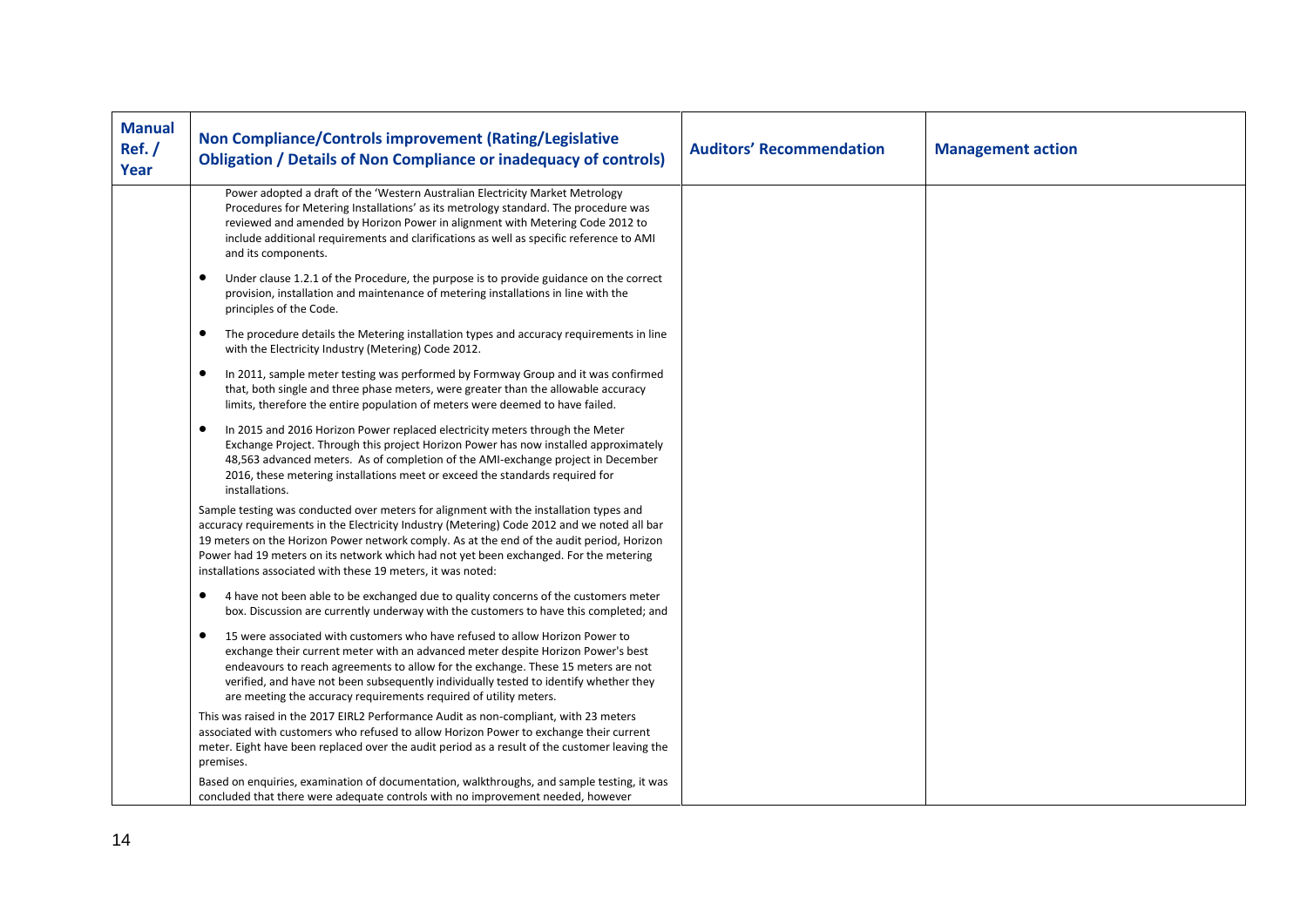| <b>Manual</b><br>Ref./<br>Year | Non Compliance/Controls improvement (Rating/Legislative<br><b>Obligation / Details of Non Compliance or inadequacy of controls)</b>                                                                                                                                                                                                                                                                                                                                                                                                                                                                                                                                                                                                                                                                                                                                                                                                                                                                                                                                                                                                                                                                                                                                                                                                   | <b>Auditors' Recommendation</b>                                                                               | <b>Management action</b>                                                                                                                                                                                                                                                                                                                                                                                                                                                                                                                                                                                                                                                                                                                                                                                                                                                                                                                                              |
|--------------------------------|---------------------------------------------------------------------------------------------------------------------------------------------------------------------------------------------------------------------------------------------------------------------------------------------------------------------------------------------------------------------------------------------------------------------------------------------------------------------------------------------------------------------------------------------------------------------------------------------------------------------------------------------------------------------------------------------------------------------------------------------------------------------------------------------------------------------------------------------------------------------------------------------------------------------------------------------------------------------------------------------------------------------------------------------------------------------------------------------------------------------------------------------------------------------------------------------------------------------------------------------------------------------------------------------------------------------------------------|---------------------------------------------------------------------------------------------------------------|-----------------------------------------------------------------------------------------------------------------------------------------------------------------------------------------------------------------------------------------------------------------------------------------------------------------------------------------------------------------------------------------------------------------------------------------------------------------------------------------------------------------------------------------------------------------------------------------------------------------------------------------------------------------------------------------------------------------------------------------------------------------------------------------------------------------------------------------------------------------------------------------------------------------------------------------------------------------------|
|                                | Horizon Power was non-compliant with the obligation during the audit period, resulting in a<br>minor impact on customers or third parties.                                                                                                                                                                                                                                                                                                                                                                                                                                                                                                                                                                                                                                                                                                                                                                                                                                                                                                                                                                                                                                                                                                                                                                                            |                                                                                                               |                                                                                                                                                                                                                                                                                                                                                                                                                                                                                                                                                                                                                                                                                                                                                                                                                                                                                                                                                                       |
| 11/2020                        | <b>Non Compliance</b><br>Rating: $A/2$<br>Legislative Obligation: 333 - Subject to subclauses 3.9(4), 3.9(5) and 3.9(7), each metering<br>installation must meet at least the requirements for that type of metering installation as<br>specified in Table 3 in Appendix 1 of the Code.<br>Details: Through enquiries with the Metering Services Manager, we noted Horizon Power<br>document the requirements of the metering type installations as specified in Table 3 in<br>Appendix 1 of the Code within the Horizon Power Metrology Procedure. The requirements to<br>be documented for each metering type installation are as follows:<br>Annual throughput at connection point;<br>$\bullet$<br>Maximum allowable overall error at full load - Active;<br>$\bullet$<br>Maximum allowable overall error at full load - Reactive;<br>$\bullet$<br>Minimum acceptable class or standard of components;<br>$\bullet$<br>Clock error (seconds per month);<br>$\bullet$<br>Minimum meter types; and<br>Measurement for reactive energy required.<br>$\bullet$<br>Review of the Code and the Metrology Procedure noted the documents were aligned.<br>In 2011, sample meter testing was performed by Formway Group and it was confirmed that,<br>both single and three phase meters, were greater than the allowable accuracy limits, | Horizon Power to continue working with the<br>community to replace the remaining 19 non-<br>compliant meters. | Details: In response to the 2017 audit, Horizon Power<br>advised it would continue to attempt to replace or remove<br>the then 159 meters that cause this breach.<br>Through active management this number has been reduced<br>to 51 in total (19 not exchanged and 32 long term<br>disconnected where reconnection will require electrical<br>works and a meter exchange)<br>Current business process that has actioned meter<br>exchanges when customers have moved out of a premise<br>remain.<br>Where the meters have not been exchanged due to the<br>quality of the customer meter box (not meeting current<br>standards), there is no obligation on the customer to rectify<br>their installation. Whilst discussions continue with these<br>customers there is no ability for Horizon Power to resolve<br>this breach.<br>Responsible Person: Metering Services Manager<br>Due Date: Ongoing. As customers move out of premises<br>meters will be exchanged. |
|                                | therefore the entire population of meters were deemed to have failed.<br>In 2015 and 2016 Horizon Power replaced electricity meters through the Meter Exchange<br>Project. Through this project Horizon Power has now installed approximately 48,563<br>advanced meters. As of completion of the AMI-exchange project in December 2016, these<br>metering installations meet or exceed the standards required for installations.<br>Sample testing was conducted over meters for alignment with the installation types and<br>accuracy requirements in the Electricity Industry (Metering) Code 2012 and we noted all bar<br>19 meters on the Horizon Power network comply. As at the end of the audit period, Horizon                                                                                                                                                                                                                                                                                                                                                                                                                                                                                                                                                                                                                |                                                                                                               |                                                                                                                                                                                                                                                                                                                                                                                                                                                                                                                                                                                                                                                                                                                                                                                                                                                                                                                                                                       |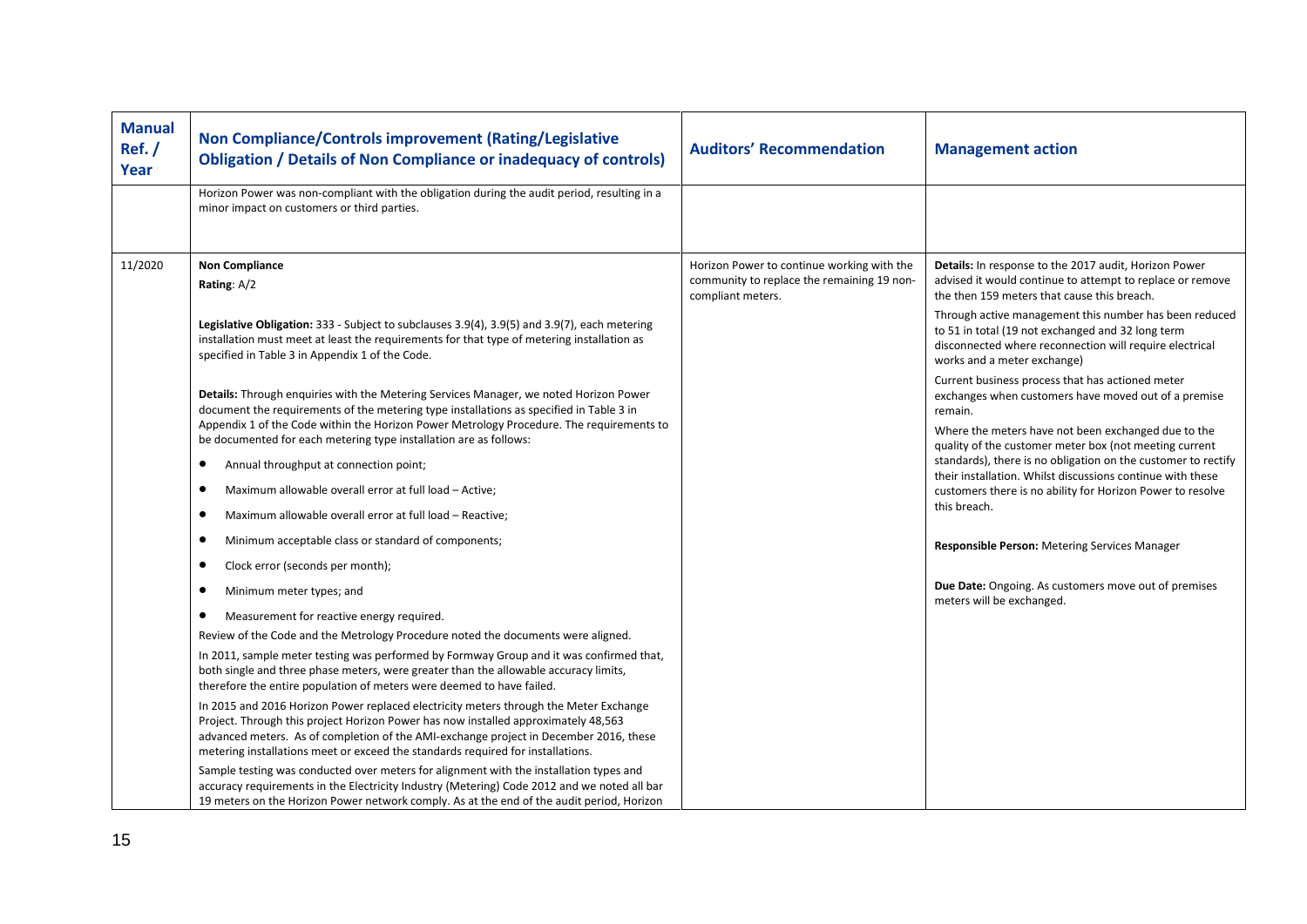| <b>Manual</b><br>Ref./<br>Year | Non Compliance/Controls improvement (Rating/Legislative<br><b>Obligation / Details of Non Compliance or inadequacy of controls)</b>                                                                                                                                                                                                                                                                                                                                                                                                                                                                                                                                                                                                                                                                                                                                                                                                                                                                                                                                                                                                                                                                                                                                                                                                                                                                   | <b>Auditors' Recommendation</b>                                                                               | <b>Management action</b>                                                                                                                                                                                                                                                                                                                                                                                                                                                                                                                                                                                                                                                                                                                                                                                                                                                         |
|--------------------------------|-------------------------------------------------------------------------------------------------------------------------------------------------------------------------------------------------------------------------------------------------------------------------------------------------------------------------------------------------------------------------------------------------------------------------------------------------------------------------------------------------------------------------------------------------------------------------------------------------------------------------------------------------------------------------------------------------------------------------------------------------------------------------------------------------------------------------------------------------------------------------------------------------------------------------------------------------------------------------------------------------------------------------------------------------------------------------------------------------------------------------------------------------------------------------------------------------------------------------------------------------------------------------------------------------------------------------------------------------------------------------------------------------------|---------------------------------------------------------------------------------------------------------------|----------------------------------------------------------------------------------------------------------------------------------------------------------------------------------------------------------------------------------------------------------------------------------------------------------------------------------------------------------------------------------------------------------------------------------------------------------------------------------------------------------------------------------------------------------------------------------------------------------------------------------------------------------------------------------------------------------------------------------------------------------------------------------------------------------------------------------------------------------------------------------|
|                                | Power had 19 meters on its network which had not yet been exchanged. For the metering<br>installations associated with these 19 meters, it was noted:<br>٠<br>4 have not been able to be exchanged due to quality concerns of the customers meter<br>box. Discussion are currently underway with the customers to have this completed; and<br>15 were associated with customers who have refused to allow Horizon Power to<br>٠<br>exchange their current meter with an advanced meter despite Horizon Power's best<br>endeavours to reach agreements to allow for the exchange. These 15 meters are not<br>verified, and have not been subsequently individually tested to identify whether they<br>are meeting the accuracy requirements required of utility meters.<br>This was raised in the 2017 EIRL2 Performance Audit as non-compliant, with 23 meters<br>associated with customers who refused to allow Horizon Power to exchange their current<br>meter. Eight have been replaced over the audit period as a result of the customer leaving the<br>premises.<br>Based on enguiries, examination of documentation, walkthroughs, and sample testing, it was<br>concluded that there were adequate controls with no improvement needed, however<br>Horizon Power was not compliant with the obligation during the audit period, resulting in a<br>minor impact on customers or third parties. |                                                                                                               |                                                                                                                                                                                                                                                                                                                                                                                                                                                                                                                                                                                                                                                                                                                                                                                                                                                                                  |
| 12/2020                        | <b>Non Compliance</b><br>Rating: A/2<br>Legislative Obligation: 341 - Subject to clause 3.11A(3), if a "population" of meters is deemed<br>to have failed under AS 1284.13, the network operator must ensure that all of the meters in<br>that population are removed and replaced with new meters within 3 years of the testing of<br>the population.<br>Details: In 2011, sample meter testing was performed by Formway Group and it was<br>confirmed that both single and three phase meters were greater than the allowable accuracy<br>limits, therefore the entire population of meters were deemed to have failed.<br>In 2015 and 2016, Horizon Power replaced electricity meters through the Meter Exchange<br>Project. Through this project, Horizon Power has now installed approximately 48,563<br>advanced meters. As of completion of the AMI-exchange project in December 2016, these<br>metering installations meet or exceed the standards required for installations.<br>Through enquiries with the Metering Services Manager, it was confirmed that:<br>The AMI-exchange project was completed in December 2016.                                                                                                                                                                                                                                                                    | Horizon Power to continue working with the<br>community to replace the remaining 19 non-<br>compliant meters. | Details: In response to the 2017 audit, Horizon Power<br>advised it would continue to attempt to replace or remove<br>the then 159 meters that cause this breach.<br>Through active management this number has been reduced<br>to 51 in total (19 not exchanged and 32 long term<br>disconnected where reconnection will require electrical<br>works and a meter exchange)<br>Current business process that has actioned meter<br>exchanges when customers have moved out of a premise<br>remain.<br>Where the meters have not been exchanged due to the<br>quality of the customer meter box (not meeting current<br>standards), there is no obligation on the customer to rectify<br>their installation. Whilst discussions continue with these<br>customers there is no ability for Horizon Power to resolve<br>this breach.<br>Responsible Person: Metering Services Manager |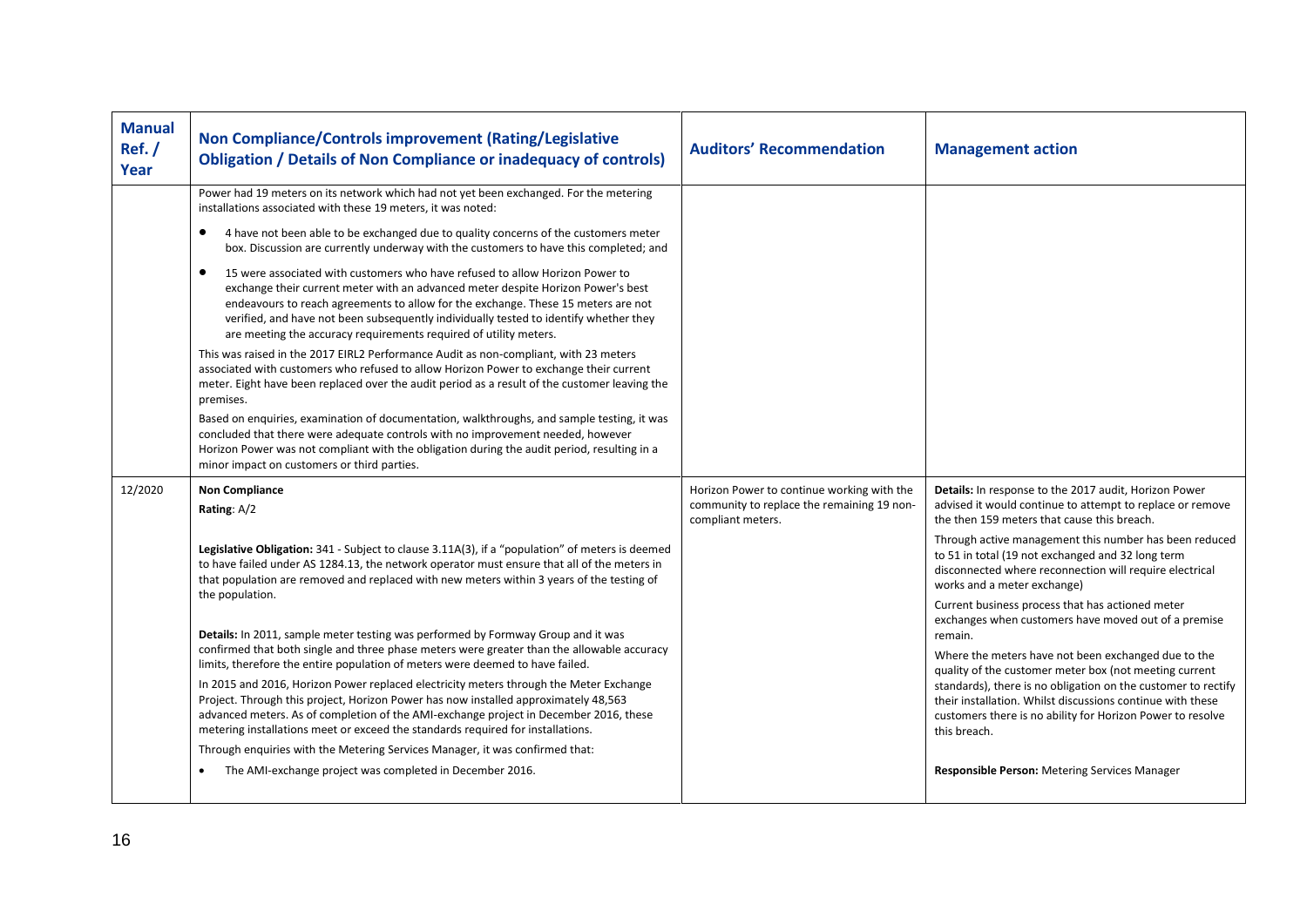| <b>Manual</b><br>Ref./<br><b>Year</b> | Non Compliance/Controls improvement (Rating/Legislative<br><b>Obligation / Details of Non Compliance or inadequacy of controls)</b>                                                                                                                                                                                                                                                                                                                                                                                                                                                                                                                                                                                                                                                                                                                                                                                                                                                                                                                                                                                                                                                                                                                                                                                                                                                               | <b>Auditors' Recommendation</b>                                                                                                                                                     | <b>Management action</b>                                                                                                                                                                                                                                                                                                                                         |
|---------------------------------------|---------------------------------------------------------------------------------------------------------------------------------------------------------------------------------------------------------------------------------------------------------------------------------------------------------------------------------------------------------------------------------------------------------------------------------------------------------------------------------------------------------------------------------------------------------------------------------------------------------------------------------------------------------------------------------------------------------------------------------------------------------------------------------------------------------------------------------------------------------------------------------------------------------------------------------------------------------------------------------------------------------------------------------------------------------------------------------------------------------------------------------------------------------------------------------------------------------------------------------------------------------------------------------------------------------------------------------------------------------------------------------------------------|-------------------------------------------------------------------------------------------------------------------------------------------------------------------------------------|------------------------------------------------------------------------------------------------------------------------------------------------------------------------------------------------------------------------------------------------------------------------------------------------------------------------------------------------------------------|
|                                       | As at the end of the audit period, Horizon Power had 19 meters on its network which<br>had not yet been exchanged. For the metering installations associated with these 19<br>meters, it was noted:<br>4 have not been able to be exchanged due to quality concerns of the<br>customers meter box. Discussions are currently underway with the<br>customers to have this completed; and<br>$\bullet$<br>15 were associated with customers who have refused to allow Horizon Power<br>to exchange their current meter with an advanced meter despite Horizon<br>Power's best endeavours to reach agreements to allow for the exchange.<br>These 15 meters are not verified, and have not been subsequently<br>individually tested to identify whether they are meeting the accuracy<br>requirements required of utility meters.<br>As Horizon Power still had meters in operation of the same pattern types that had failed the<br>2011 Formway Group sample meter testing, which, was conducted more than three years<br>ago, Horizon Power is deemed non-compliant with this obligation during the audit period.<br>Based on enquiries, examination of documentation, walkthroughs, and sample testing, it was<br>concluded that there were adequate controls with no improvement needed, however<br>Horizon Power was non-compliant with the obligation during the audit period, resulting in a |                                                                                                                                                                                     | Due Date: Ongoing. As customers move out of premises<br>meters will be exchanged.                                                                                                                                                                                                                                                                                |
|                                       | minor impact on customers or third parties.                                                                                                                                                                                                                                                                                                                                                                                                                                                                                                                                                                                                                                                                                                                                                                                                                                                                                                                                                                                                                                                                                                                                                                                                                                                                                                                                                       |                                                                                                                                                                                     |                                                                                                                                                                                                                                                                                                                                                                  |
| 13/2020                               | <b>Controls Improvement/Non Compliance</b><br>Rating: B/2<br>Legislative Obligation: 370 - The standing data for a metering point must comprise at least<br>the items specified.                                                                                                                                                                                                                                                                                                                                                                                                                                                                                                                                                                                                                                                                                                                                                                                                                                                                                                                                                                                                                                                                                                                                                                                                                  | Horizon Power to finalise draft<br>Communication Rules to remove, modify or<br>add any requirement in clause 4.3(1) for<br>standing data that is currently omitted from<br>mData21. | <b>Details: Horizon Power drafted Communication Rules some</b><br>years earlier to resolve this item. Finalisation of these<br>rules is contingent on long running negotiations for access<br>to Horizon Power's network and consequent publication of<br>the rules for comment. Once these are concluded these<br>rules will be finalised to resolve this item. |
|                                       | Details: Through enquiries with the Metering Services Manager and the Cyber & Information<br>Security Officer, we noted Horizon Power manages all metering services in-house, with the<br>storage of meter data within mData21. This includes standing data and energy data for each<br>metering point on its network.<br>It was identified during testing that mData21 does not contain all standing data items<br>required under Table 2 'Description and designated source of standing data to be contained<br>in the registry'. For example the length of network between the metering point and the<br>substation it's not captured within mData21 or elsewhere within the organisation. The<br>standing data items required under Table 2 identified as omitted from mData21 did not<br>directly impact the customer.                                                                                                                                                                                                                                                                                                                                                                                                                                                                                                                                                                       |                                                                                                                                                                                     | Responsible Person: Metering Services Manager<br>Due Date: The date of implementation of the Pilbara<br>Networks Access Code.                                                                                                                                                                                                                                    |